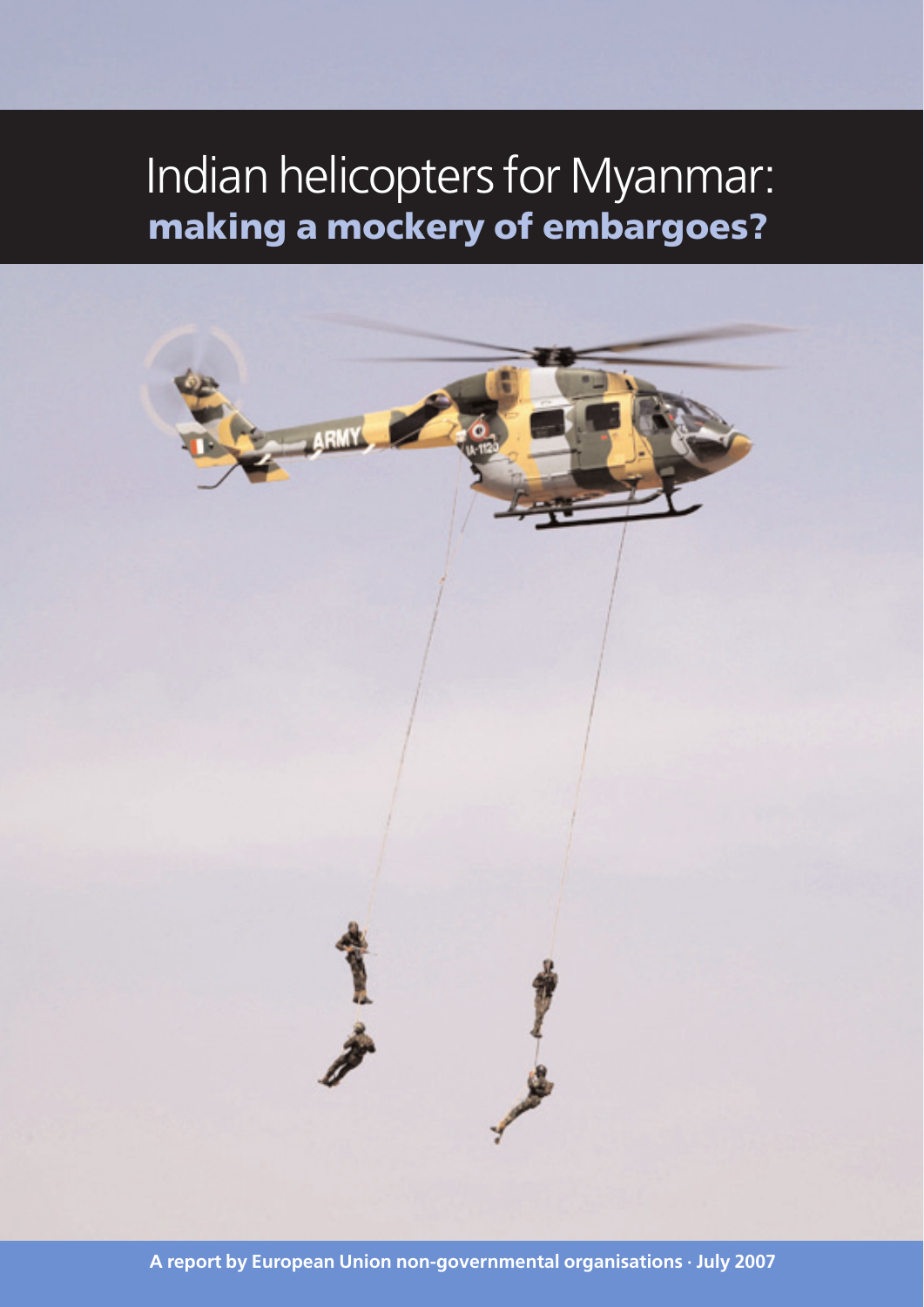#### **Acknowledgements**

This report is based on research carried out by the Omega Research Foundation. It has been written by, and represents the views of, NGO representatives from the EU, with special thanks to Helen Hughes, Amnesty International Secretariat; Oliver Sprague, Amnesty International UK; Roy Isbister, Saferworld.

The report has been endorsed by the following organisations:

Africa-Europe Faith & Justice Network (AEFJN), Belgium

Amnesty International

Amnesty International is a worldwide movement of people who campaign for internationally recognized human rights. Amnesty International has sections and structures present in the following European Union countries: Austria, Belgium, the Czech Republic, Denmark, Finland, France, Germany, Greece, Hungary, Ireland, Italy, Luxembourg, Netherlands, Poland, Portugal, Slovakia, Slovenia, Spain, Sweden, and the United Kingdom.

Armaments Information Office (RüstungsInformationsBüro), Germany

Burma Campaign France

Burma Campaign UK

Caritas France

Campagne tegen Wapenhandel, Netherlands

Campaign Against Arms Trade (CAAT), UK

[Gr](http://www.grip.org/interne/interne.html)oupe de Recherche et d'Information sur la Paix et la Sécurité (GRIP), Belgium

Italian Network on Disarmament and Arms Control (Rete Italiana per il Disarmo)

Pax Christi Flanders

School for a Culture of Peace, Autonomous University of Barcelona (Spain) Swedish Fellowship of Reconciliation (SweFOR)

Swedish Peace and Arbitration Society (SPAS)

Saferworld, UK

Verification Research, Training and Information Centre (VERTIC), UK

© Amnesty International UK and Saferworld May 2007. All rights reserved. No part of this publication may be reproduced, stored in a retrieval system or transmitted in any form or by any means electronic, mechanical, photocopying, recording or otherwise, without full attribution. Amnesty International UK and Saferworld welcome and encourage the utilisation and dissemination of the material included in this publication.

Saferworld Registered Charity no 1043843

Cover photograph: Advanced Light Helicopter © Robert Hewson

Amnesty International Index Number: ASA 20/014/2007

Copies of this report can be downloaded from http://www.saferworld.org.uk/pub\_search.php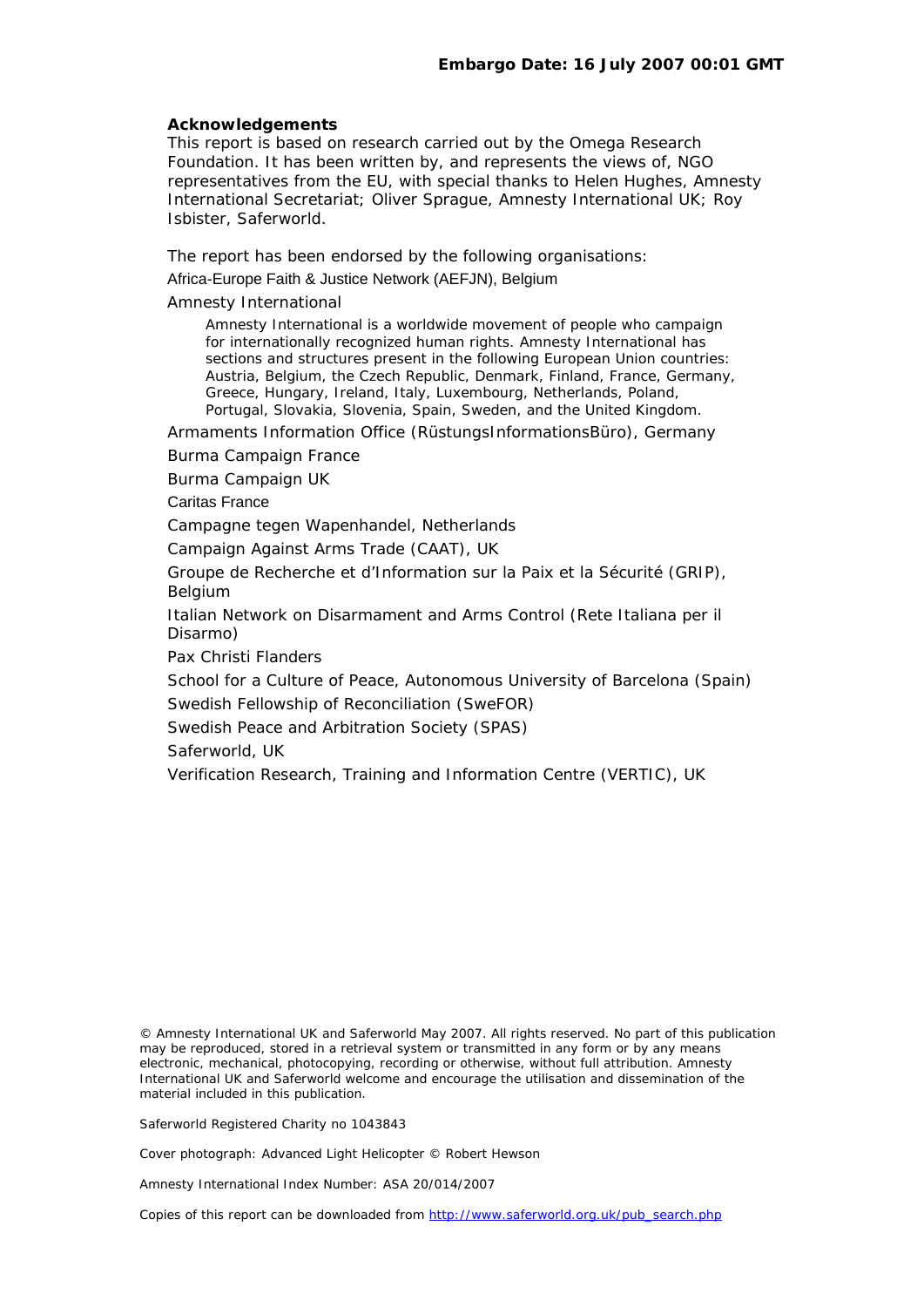# **Contents**

| Violations of international human rights and international humanitarian law in |  |
|--------------------------------------------------------------------------------|--|
|                                                                                |  |
|                                                                                |  |
|                                                                                |  |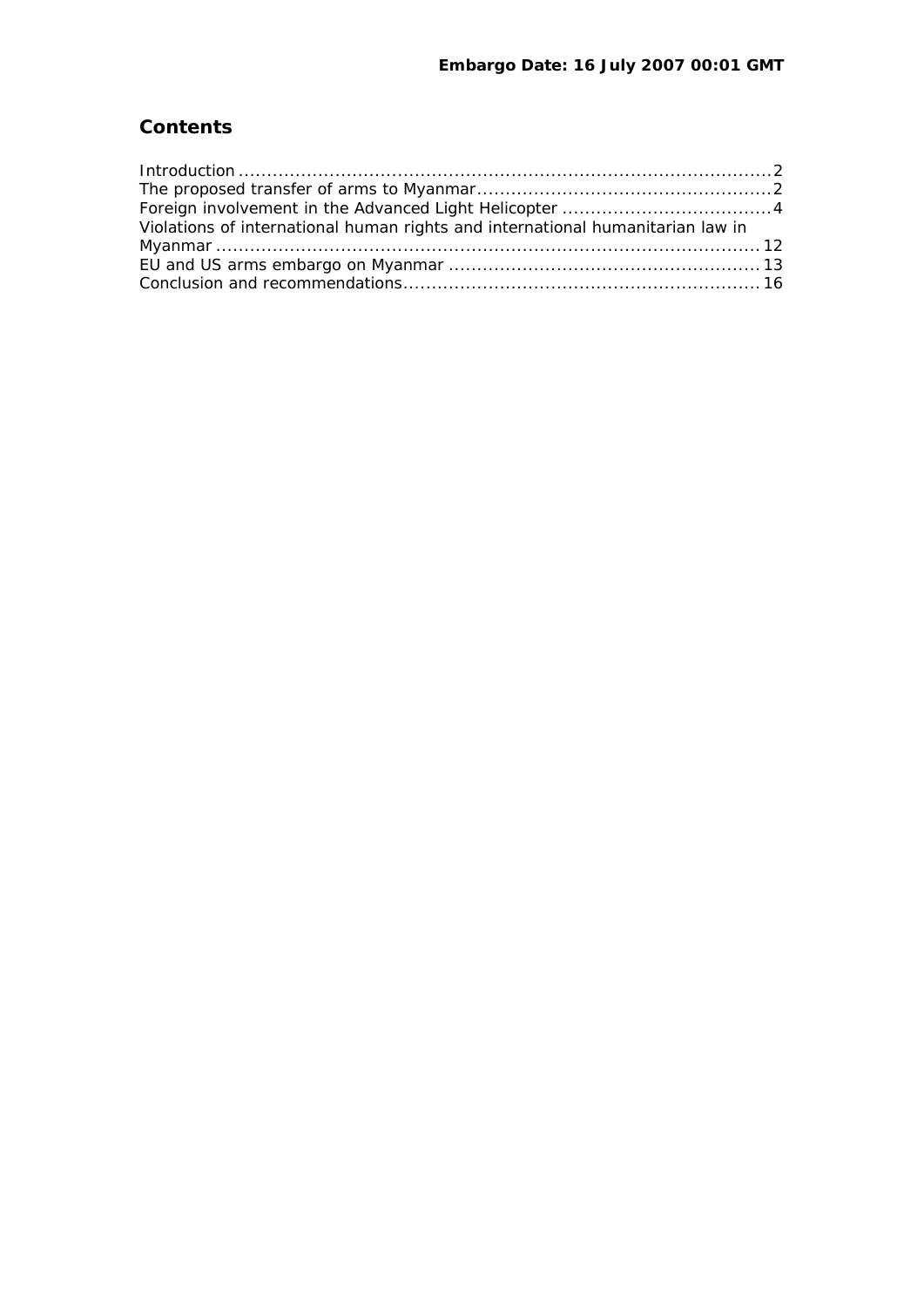# <span id="page-3-0"></span>**Indian helicopters for Myanmar: making a mockery of embargoes?**

# **Introduction**

l

EU non-governmental organisations are concerned at reports from credible sources that the Government of India may transfer military helicopters to the Government of Myanmar (Burma) as part of the two countries' increasing military co-operation. EU and US based companies have been extensively involved in the design and production of these helicopters, the transfer of which would risk undermining existing EU and US sanctions and arms embargoes on Myanmar. This report examines EU (and, to a lesser extent, US) involvement in the making of India's Advanced Light Helicopter (ALH).

India has reportedly been in negotiations with Myanmar since late 2006 to supply military helicopters, including the ALH which is highly likely to contain components, technology and munitions originating from EU Member States and the US. Both the EU and the US have had long-standing sanctions and embargoes in place to prevent the transfer of military equipment to Myanmar, in response to the continuing violations of human rights.

The international community has extensively documented concerns about grave international human rights and international humanitarian law violations by the Myanmar authorities, including by the army (*tatmadaw)* in areas of armed conflict and counter-insurgency operations and ethnic minority areas.

# **The proposed transfer of arms to Myanmar**

Defence co-operation between India and Myanmar has increased in 2007, as India seeks to counteract both what it describes as Myanmar based insurgent groups operating in North-Eastern India, and China's increasing strategic presence in Myanmar (seen by some Indian analysts as part of an attempt to increase regional influence). In January 2007 *The Australian* reported that Indian Foreign Minister Pranab Mukherjee had promised to give a "favourable response" to the Myanmar Government's request for military equipment.<sup>[1](#page-3-1)</sup> In April it was reported that Indian and Myanmar Security Forces were "conducting joint military operations along the 1,643-km Indo-Myanmar border to neutralise insurgent groups."<sup>[2](#page-3-2)</sup> There have also been recent reports linking Myanmar co-operation with the Indian Government in dealing with these groups with an Indian agreement to supply a variety of military hardware such as tanks, aircraft, artillery guns, radar, small arms and the ALH.<sup>[3](#page-3-3)</sup>

On 22 November 2006 it was reported in the Indian press that Air Chief Marshal S.P. Tyagi made a three-day visit to Myanmar and that he would be discussing several arms offers made almost two years ago by his predecessor Air Chief Marshal S. Krishnaswamy in November 2004. The article stated that:

"After a pair of Naval BN-2 Islander short-range surveillance aircraft was gifted to Yangon in August, Tyagi's mission will be to revive a host of

<span id="page-3-2"></span><span id="page-3-1"></span><sup>&</sup>lt;sup>1</sup> Bruce Loudon, 'India to snub US on Burma arms embargo', *The Australian*, 23 January 2007.<br><sup>2</sup> 'Defense Belations With Myanmar Surge: Progress Made During Vice Admiral Thane's Visit', *It* 'Defense Relations With Myanmar Surge; Progress Made During Vice Admiral Thane's Visit', *India* 

<span id="page-3-3"></span>Defence, 3 April 2007, [http://www.india-defence.com/reports/2996](https://mailgate.saferworld.org.uk/exchweb/bin/redir.asp?URL=http://www.india-defence.com/reports/2996). See, for example, 'Indian Navy to Transfer BN2 Maritime Surveillance Aircraft to Myanmar', *India Defence,* 12 May 2007, [http://www.india-defence.com/reports/3179](https://mailgate.saferworld.org.uk/exchweb/bin/redir.asp?URL=http://www.india-defence.com/reports/3179); Rahul Bedi, 'Indian training missions underline desire for greater strategic influence', *Jane's Defence Weekly*, 9 May 2007.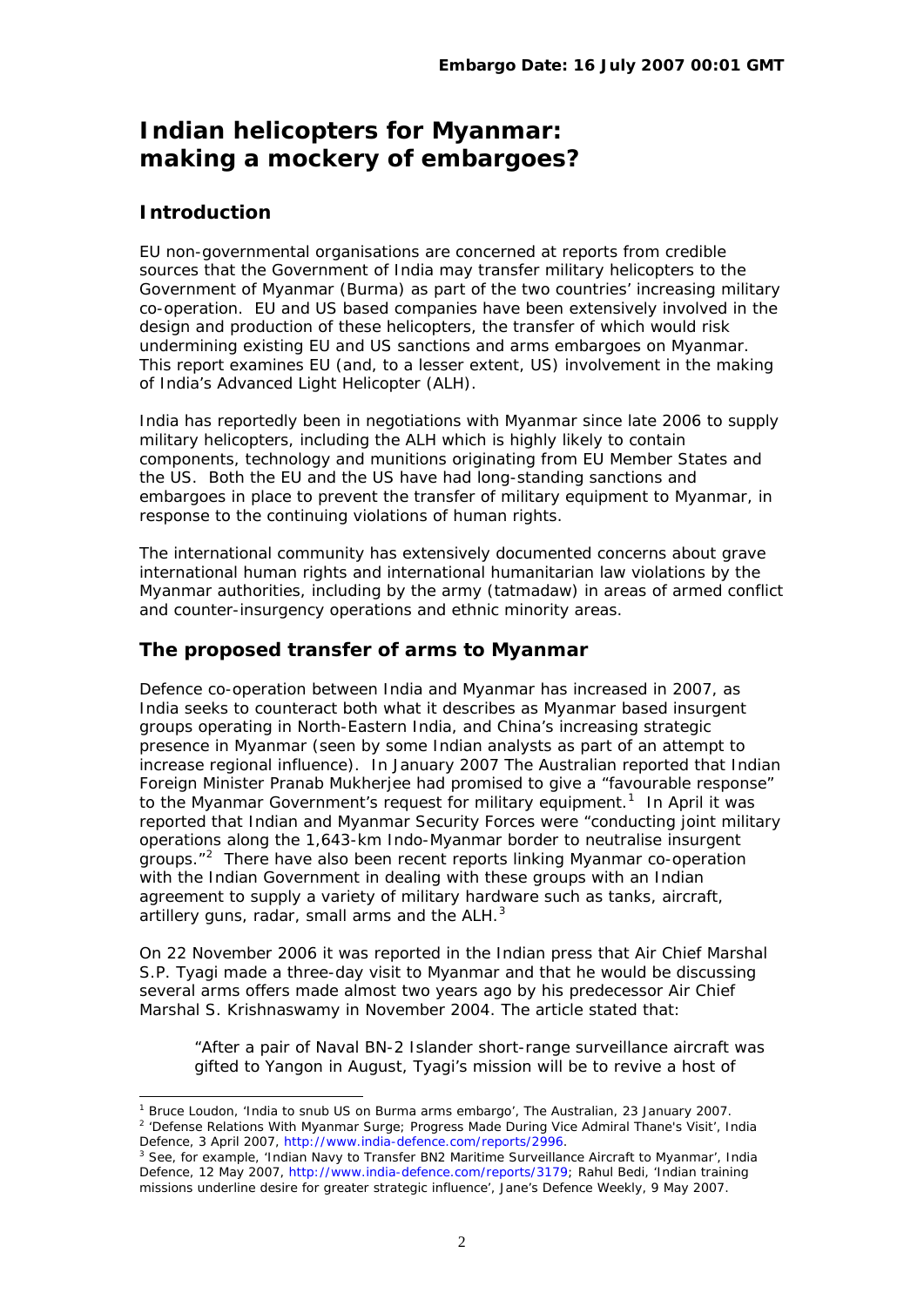offers, originally made during Myanmar leader Senior General Than Shwe's visit in 2004. This includes a comprehensive fighter aircraft upgrade programme *and the sale of [Hindustan Aeronautics Limited (HAL)]-built Advanced Light Helicopters***,** Bharat Electronics (BEL) radars, airborne radio equipment and surveillance electronics."<sup>[4](#page-4-0)</sup> [Emphasis added]

In October 2006, Jane's Defence Weekly reported that:

"India plans to transfer a substantial amount of defence equipment to Myanmar in return for the military government's co-operation in flushing out Indian separatist groups operating from its territory against the insurgency-ridden north eastern states"

and that military sources had said:

"Negotiations for the proposed 'arms for military co-operation swap' were conducted during a 21 September [2006] visit to Myanmar by India's Defence Secretary Shekhar Dutt. During his two-day trip Dutt held discussions with Vice Senior General Maung Aye alongside other senior Myanmar military officers, focusing on New Delhi providing Yangon with T-55 main battle tanks, which the Indian Army is retiring, armoured personal carriers, 105 mm light artillery guns, mortars and *the locally designed advanced light helicopter at a 'special' price*."[5](#page-4-1) [Emphasis added]

# Developing the Advanced Light Helicopter

The ALH is manufactured in India by HAL. According to the HAL website, the ALH has a wide range of military capabilities including anti-tank and anti-surface vessel combat, and providing close-air support. The army/air force ALH variant can carry the following systems: rockets, turret gun, air-to-air missiles, anti-tank guided missiles, landmines, radar and missile warning, flare and chaff dispenser, and infrared jammer.<sup>[6](#page-4-2)</sup> In December 1996, when it was reported that weapons integration work would start shortly on the Indian army's prototype of the ALH, it was noted that:

"The army variant will be equipped with a turret gun, anti-tank missiles and air-to-ground rockets for close-air support. A twin-barrelled, 20-mm turret gun will be mounted on a centerline pod and the options have been narrowed to offers from GIAT and General Electric. Third-generation, indigenously-developed Nag missiles are planned and the aircraft also will be capable of dispensing landmines."<sup>[7](#page-4-3)</sup>

The ALH is currently in service with the Indian Army and is also manufactured in India for export. In 2004, two ALHs were exported to 11th Air Brigade of the Royal Nepalese Army Air Service<sup>[8](#page-4-4)</sup> despite the Nepalese armed forces' involvement in serious violations of human rights and international humanitarian

<span id="page-4-2"></span>http:/[/www.hal-india.com/helicopter/armed%20role.pdf.](http://www.hal-india.com/helicopter/armed%20role.pdf) 7

<span id="page-4-0"></span><sup>4</sup> Shiv Aroor, 'Tyagi in Myanmar to push arms offer', *The Indian Express*, 22 November 2006, [http://www.indianexpress.com/story/17045.html.](http://www.indianexpress.com/story/17045.html) Note that in May 2007 Jane's Defence Weekly reported that India had agreed to transfer a further two BN-2 Defender maritime surveillance aircraft to Myanmar (Rahul Bedi, "India transfers more Defenders to Myanmar", *Jane's Defence Weekly*, 16 May 2007).

<span id="page-4-1"></span><sup>&</sup>lt;sup>5</sup> 'India swaps arms for co-operation with Myanmar', *Jane's Defence Weekly*, 11 October 2006.<br><sup>6</sup> Soo 'Armament Capability' illustration in the brochure for the exact specifications See 'Armament Capability' illustration in the brochure for the exact specifications,

<span id="page-4-3"></span><sup>&</sup>lt;sup>7</sup> 'India's ALH Readied For Weapons Integration', *Aviation Week & Space Technology*, 2 December 1996.

<span id="page-4-4"></span><sup>8</sup> Grzegorz Holdanowic, 'Aircraft donation boosts Nepal's air capabilities', *Jane's Defence Weekly*, 15 December 2004.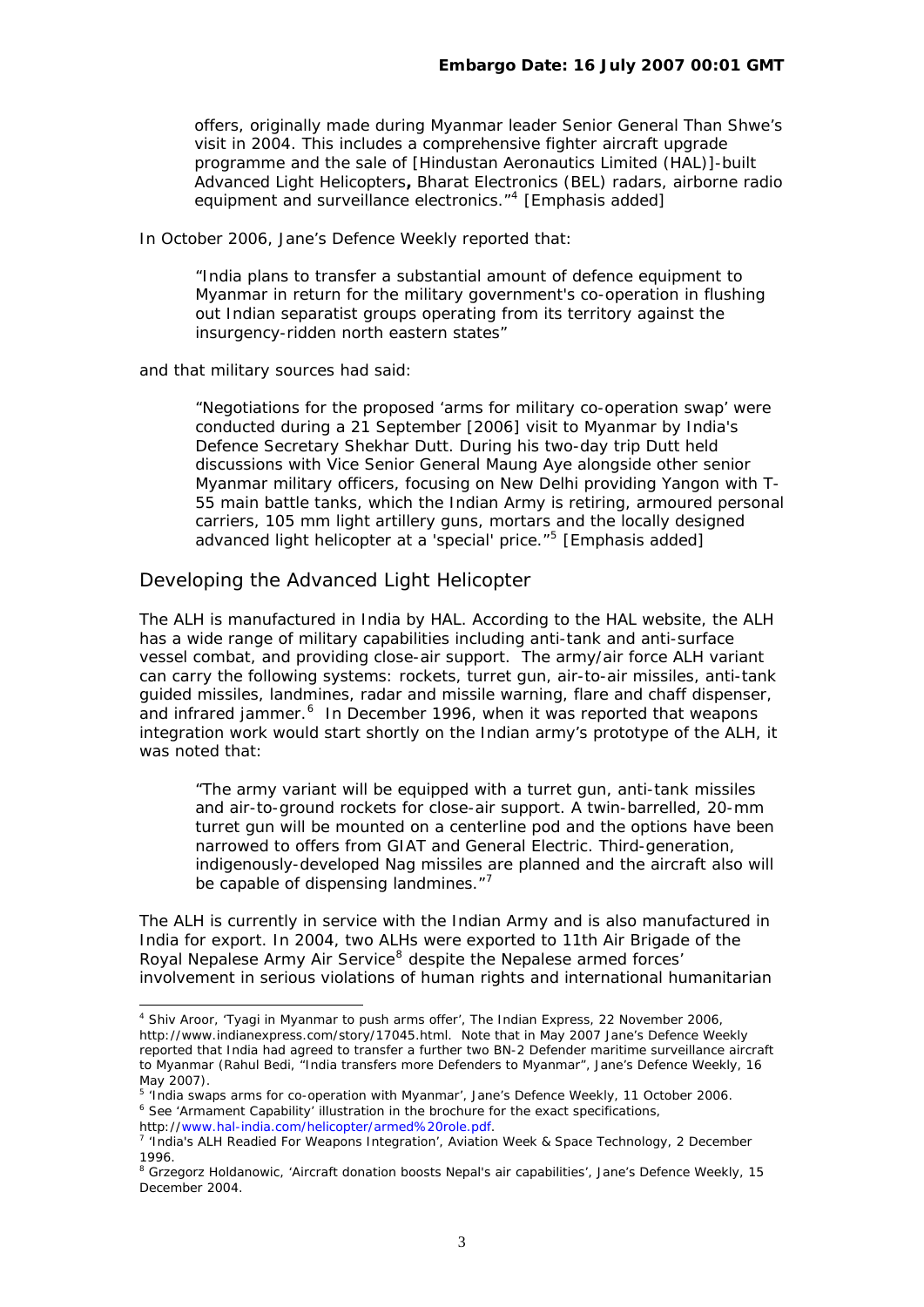<span id="page-5-0"></span>law (IHL). Amnesty International had raised concerns about this and other military transfers. During 2004 in Nepal there were reports of civilians being killed or wounded in helicopter attacks by Nepalese security forces.<sup>[9](#page-5-1)</sup>

Amnesty International wrote to HAL and the Indian Government in March 2007 regarding the prospective transfer of ALHs to Myanmar. So far there has been no response from HAL, despite a second letter being sent 1 June 2007. The response from the Indian Ministry of Defence noted only that "there is no proposal from HAL to supply ALHs to Myanmar."<sup>[10](#page-5-2)</sup> This reply, however, fails to address the press reports that Myanmar's negotiations for the transfer of ALHs had been taking place with the *Indian Government*, not with HAL. Concerns therefore remain that transfers of ALHs from India to Myanmar may still go ahead.



© Robin Ballantyne

Display board, Farnborough International Airshow, July 2006. The board provides details of some of the roles that the helicopter can perform, including: anti-tank operations, close-air support and air-to-air combat. Details of the weapons carried included: anti-tank missiles, 20mm turret gun, 68/70mm rockets and air-to-air missiles.

# **Foreign Involvement in the ALH**

From the design to the provision of components and ammunition the involvement of foreign companies in the development of the ALH is considerable. At least 29 companies in nine countries across four continents have been involved with the development, licensed production or supply of components or munitions for the ALH. Ten of these companies are based in six EU Member States (Belgium, France, Germany, Italy, Sweden and the UK). Other companies involved include a number based in Israel and the USA. Since its inception, the ALH has been a

<span id="page-5-1"></span> 9 Amnesty International, 'Nepal: Military Assistance contributing to grave human rights violations', 15 June 2005, [http://web.amnesty.org/library/Index/ENGASA310472005?open&of=ENG-NPL.](http://web.amnesty.org/library/Index/ENGASA310472005?open&of=ENG-NPL)<br><sup>10</sup> Letter to Amnesty International from Lt Col Marlo D'Monty, Department of Defence Production,

<span id="page-5-2"></span>Indian Ministry of Defence, dated 7 April 2007.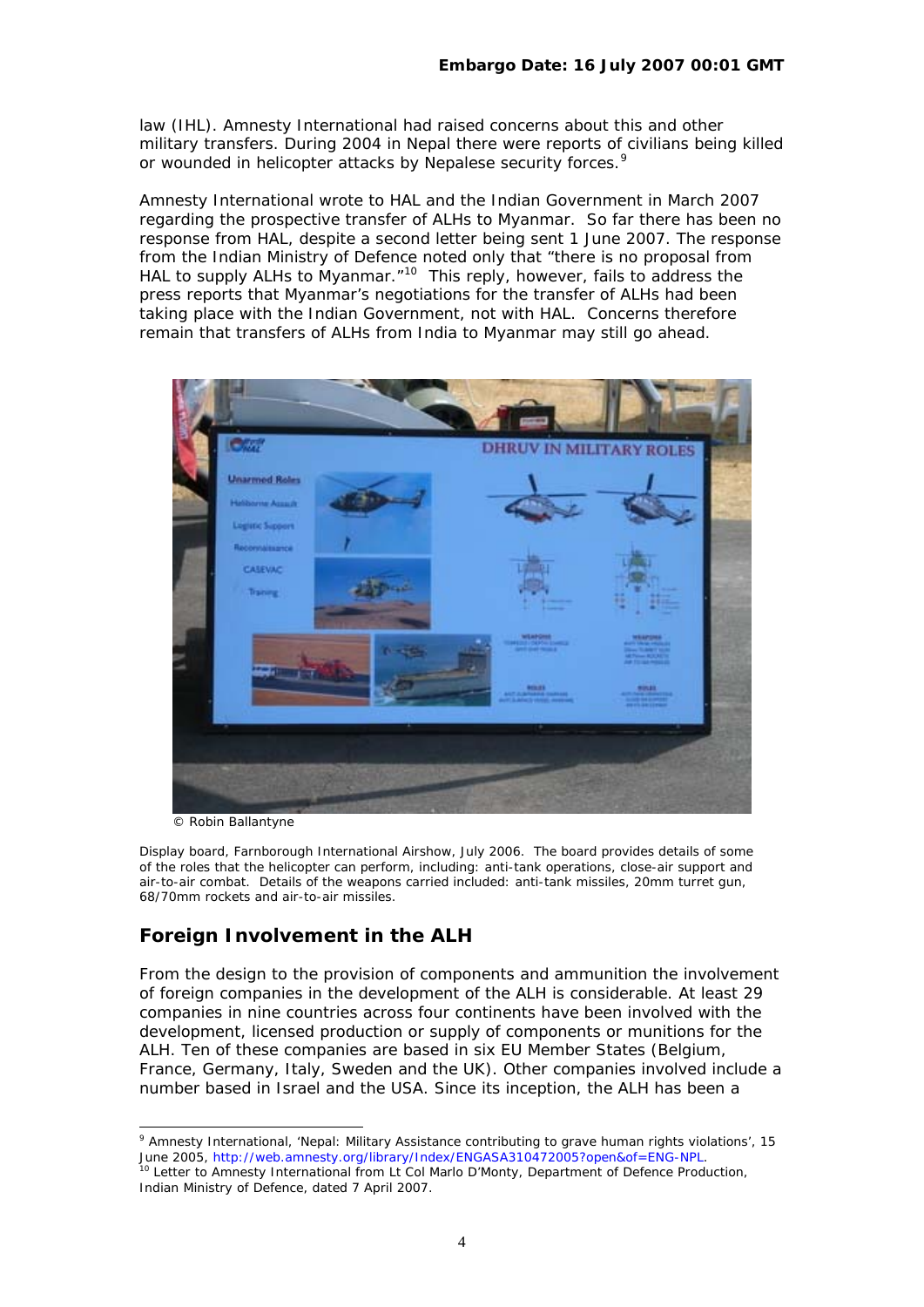collaborative effort between the German company Messerschmitt-Bölkow Blohm (now Eurocopter Deutschland) and HAL:

"One thing should be clear. Though it is India's, if not Asia's, first *de novo* designed helicopter, it is not 'indigenous' in the Indian sense of the term, but a collaborative effort of HAL and specialists from Messerschmitt-Bolkow-Blohm, who built the Eurocopter, which the Advanced Light Helicopter resembles."<sup>[11](#page-6-0)</sup>

It is not clear what configuration of armaments and components will be incorporated into the variants of any ALHs that might eventually be exported to Myanmar, but it is incumbent on governments to ensure that components produced or otherwise originating from within their jurisdiction are not incorporated into military helicopters transferred to Myanmar. The section below provides illustrative examples of key foreign involvement in the development of the ALH.

Core foreign components for the ALH include helicopter engines and rotor blades, as well as hydraulics, cockpit displays, vibration dampers and other "missioncritical parts". In addition, European firms have contributed to the offensive military capability of the attack helicopter version: variants of the ALH have incorporated rocket launchers of Belgian origin, and machine guns and missiles of French origin.

European and US firms have been involved in designing and developing the aircraft and its components. As a consequence — not least with major structural components like engines and rotors — it would be difficult, if not impossible, for HAL to source adequate alternative components from non-European or non-US suppliers. Similarly it may be difficult for HAL to manufacture such components itself without technical support from those firms.

Letters were faxed to each of the companies mentioned in this report, noting the reports that the Government of India was in negotiations with the Government of Myanmar to supply the ALH, and requesting information about their involvement in the development of the ALH through the manufacture and supply of components, technology and/or assistance. The letters also asked about the terms of the licences under which such transfers were made, including any restrictions applied to re-export.

Many of the companies' responses summarised below specifically state that the contracts conform to their government's requirements. Nevertheless, should such transfers of the ALH from India go ahead over the coming months, it is likely that military equipment, components and technology supplied from EU and US manufacturers incorporated into the ALH will end up in an embargoed destination. There is no suggestion that these companies will have broken current laws or regulations or deliberately violated the EU arms embargo on Myanmar. However, in almost all of these cases, the exports would not have been permitted from the country where the controlling company is based if they were supplied direct to Myanmar.

The following section illustrates the scale of involvement of non-Indian companies in the design.

<span id="page-6-0"></span><sup>11</sup> Stephen David, 'Advanced Light Helicopter', *India Today*, 21 July 1997.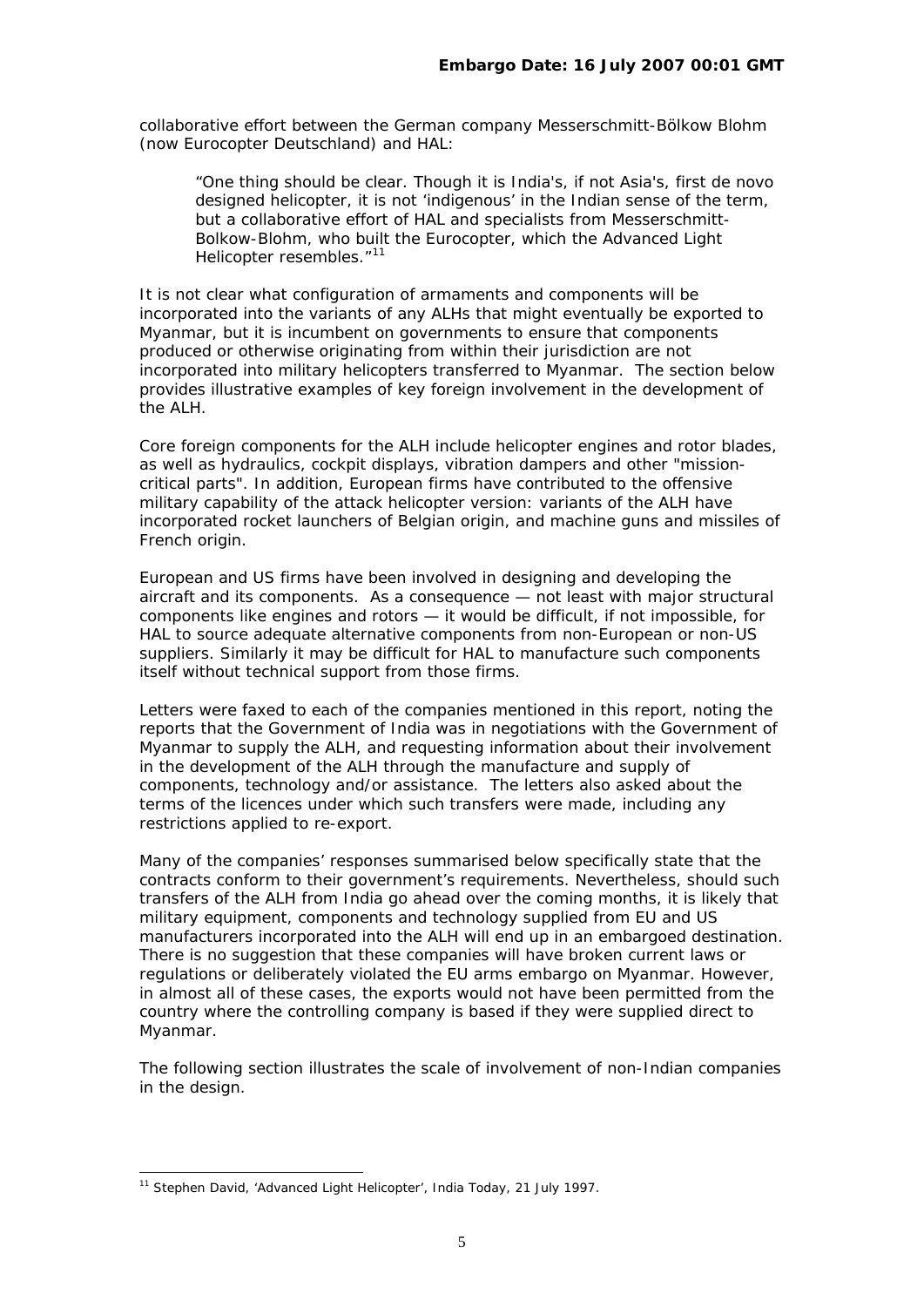# **The European Union**

#### **Belgium**

# Forges de Zeebrugge FZ

Variants of the ALH have incorporated rocket launchers produced by the Belgiam company, Forges de Zeebrugge FZ. For example, the photo below shows the FZ nameplate on the rocket launcher mounted on ALH on display at Farnborough International, UK on 14 August 2006.



© Robin Ballantyne

Forges de Zeebrugge FZ confirmed that they have contracts with both HAL and the Indian Army, which have been approved by the Belgian authorities and are subject to end-use agreements. Confidentiality clauses contained within the contract prevented fuller disclosure of any details surrounding the nature of the deal. $<sup>1</sup>$ </sup>

#### **France**

#### Turbomeca

The French company Turbomeca (now part of the Safran Group) has undertaken both the direct export of engines from France to India but has also established licensed production and technology transfer arrangements with HAL to produce engines for the ALH. In February 2003, it was announced that Turbomeca and HAL had signed three major contracts. These included a contract for the supply of TM 333 2B2 engines for application on the HAL helicopter; and another contract for the repair and overhaul licence for the TM 333 2B2.<sup>[13](#page-7-1)</sup> The HAL website states that the ALH continues to use the "Turbomeca TM 333-2B2 Twin Turbo-shaft Engine 746 kw (1000 SHP)".<sup>[14](#page-7-2)</sup>

<span id="page-7-1"></span><span id="page-7-0"></span>l <sup>12</sup> Letter from Forges de Zeebrugge FZ, to Amnesty International dated 15 March 2007.<br><sup>13</sup> Turbomeca Press Release, 'Turbomeca confirms its strong link with India', *Turnomeca*, 9 February 2005, http:/[/www.turbomeca.com/public/turbomeca\\_v2/html/en/actu/archives2005](http://www.turbomeca.com/public/turbomeca_v2/html/en/actu/archives2005-detail.php?aid=1050&a=2005) [detail.php?aid=1050&a=2005.](http://www.turbomeca.com/public/turbomeca_v2/html/en/actu/archives2005-detail.php?aid=1050&a=2005)<br><sup>14</sup> Exports, HAL, [http://www.hal-india.com/exports/alh.asp,](http://www.hal-india.com/exports/alh.asp) accessed 12 March 2007.

<span id="page-7-2"></span>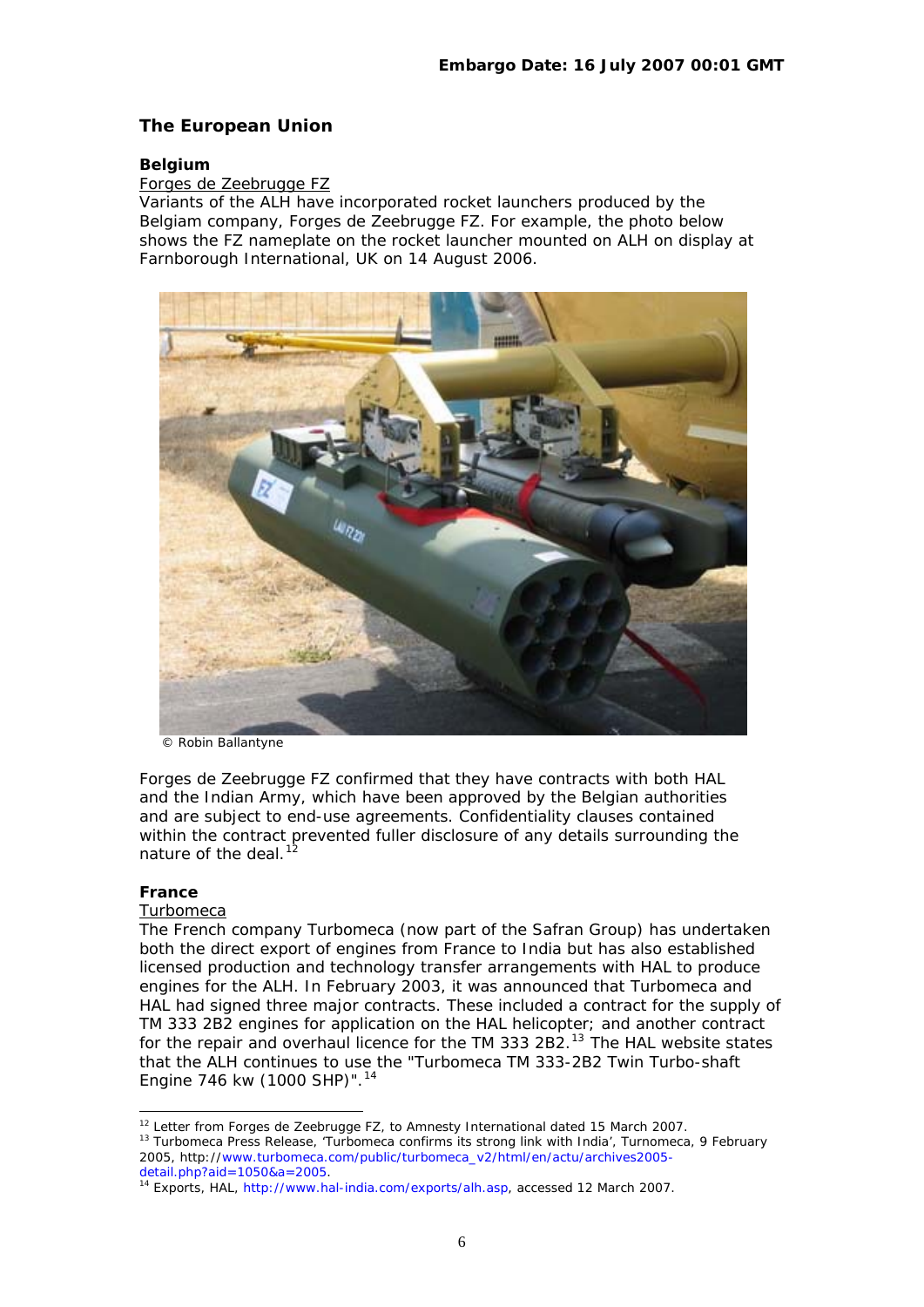Turbomeca confirmed that it has three contracts with HAL, two of which cover the supply, repair, servicing and overhaul of the TM333-2B2 engines for the ALH. The company also stated that all its contracts were regulated by the appropriate French export licensing authorities.<sup>[15](#page-8-0)</sup> However in its response to our enquiries the French Government stated that the engines in question are not classified as war material by the French regulations and do not appear in the list of items subject to the Myanmar embargo. In our view, this interpretation is wrong because non-listed items in the EC Dual Use Regulation if incorporated into military items bound for embargoed destinations become licensable, that is subject to the embargo (for more on this see the section on *EU export controls on re-exports over military equipment* below).[16](#page-8-1) It would therefore appear that the French Government places no restrictions on the transfer of equipment fundamental to the operation of the ALH notwithstanding the fact that it is clearly also used as a military aircraft.

#### GIAT Industries (Nexter) and MBDA

In July 2006 defence news service Shepherd Rotorhub quoted Hindustan Aeronautics' chairman Ashok Baweja describing a weaponisation programme was under way for the ALH. This was to include a 20mm gun from the French company GIAT and rockets from European missile manufacturer MBDA.<sup>[17](#page-8-2)</sup> In December 2006, GIAT (now renamed Nexter) announced that it had been awarded a contract by HAL for:

"the supply of 20 THL 20 turrets that will equip the Indian Armed Forces' Advanced Light Helicopter. The order covers the development phase of 20 turrets. The first deliveries will take place in 2008...."<sup>[18](#page-8-3)</sup>

In March 2007 Jane's Information Group reported that HAL signed a deal with MBDA in July 2006 for the supply of air-to-air Mistral missiles for armed versions of the ALH.<sup>1</sup>

Nexter has confirmed that it does supply products to HAL for the ALH. This currently includes twenty 'THL 20' 20mm Helicopter turrets. The company also stated that all of its exports are regulated and approved by the appropriate French export licensing authorities and that any additional contracts to supply the ALH that were not stipulated in the original contract would require a further export licence.<sup>[20](#page-8-5)</sup>

#### **Germany**

l

Eurocopter Deutschland (formerly MBB) and now wholly owned by Eurocopter Eurocopter has been involved (originally as MBB) with the development of the ALH since at least July 1984.<sup>[21](#page-8-6)</sup> In November 1995, it was reported that

<span id="page-8-0"></span><sup>&</sup>lt;sup>15</sup> Letter from Turbomeca to Amnesty International, dated 19 March 2007.

<span id="page-8-1"></span><sup>&</sup>lt;sup>16</sup> Council Regulation (EC) No 1334/2000 of 22 June 2000 setting up a Community regime for the control of exports of dual-use items and technology, Chapter 2, Article 4.2. 17Andrew Drwiega, 'Boom Time for HAL', *Shepherd Rotorhub*, July 2006,

<span id="page-8-2"></span>http:/[/www.shephard.co.uk/Rotorhub/Default.aspx?Action=745115149&ID=c8346908-dba2-4220-](http://www.shephard.co.uk/Rotorhub/Default.aspx?Action=745115149&ID=c8346908-dba2-4220-8c65-444096face08) [8c65-444096face08](http://www.shephard.co.uk/Rotorhub/Default.aspx?Action=745115149&ID=c8346908-dba2-4220-8c65-444096face08).<br><sup>18</sup> 'Contrat THL20 pour les forces armées indiennes', *Nexter Group*, 21 December 2006.

<span id="page-8-3"></span>

<span id="page-8-4"></span>http:/[/www.nexter-group.fr/index.php?option=com\\_content&task=view&id=165&Itemid=134](http://www.nexter-group.fr/index.php?option=com_content&task=view&id=165&Itemid=134).<br><sup>19</sup> Robert Hewson, 'MBDA wins contract to provide Mistrals for India's Dhruv', *Jane's Missiles and*<br>*Rockets*, March 1 2007.

<sup>&</sup>lt;sup>20</sup> Letter from Nexter Systems to Amnesty International, dated 19 March 2007.

<span id="page-8-6"></span><span id="page-8-5"></span><sup>&</sup>lt;sup>21</sup> 'MBB Messerschmitt-Bölkow Blohm of West Germany formally signed a long-awaited co-operation agreement with China during the International Aviation Exhibition (ILA) at Hanover', October 1997, *Remarks*, Textline Multiple Source Collection (1980-1994), 9 June 1986; 'Hindustan Aeronautics flies its Advanced Light Helicopter for the first time', *Flight International*, 9 September 1992; Andrew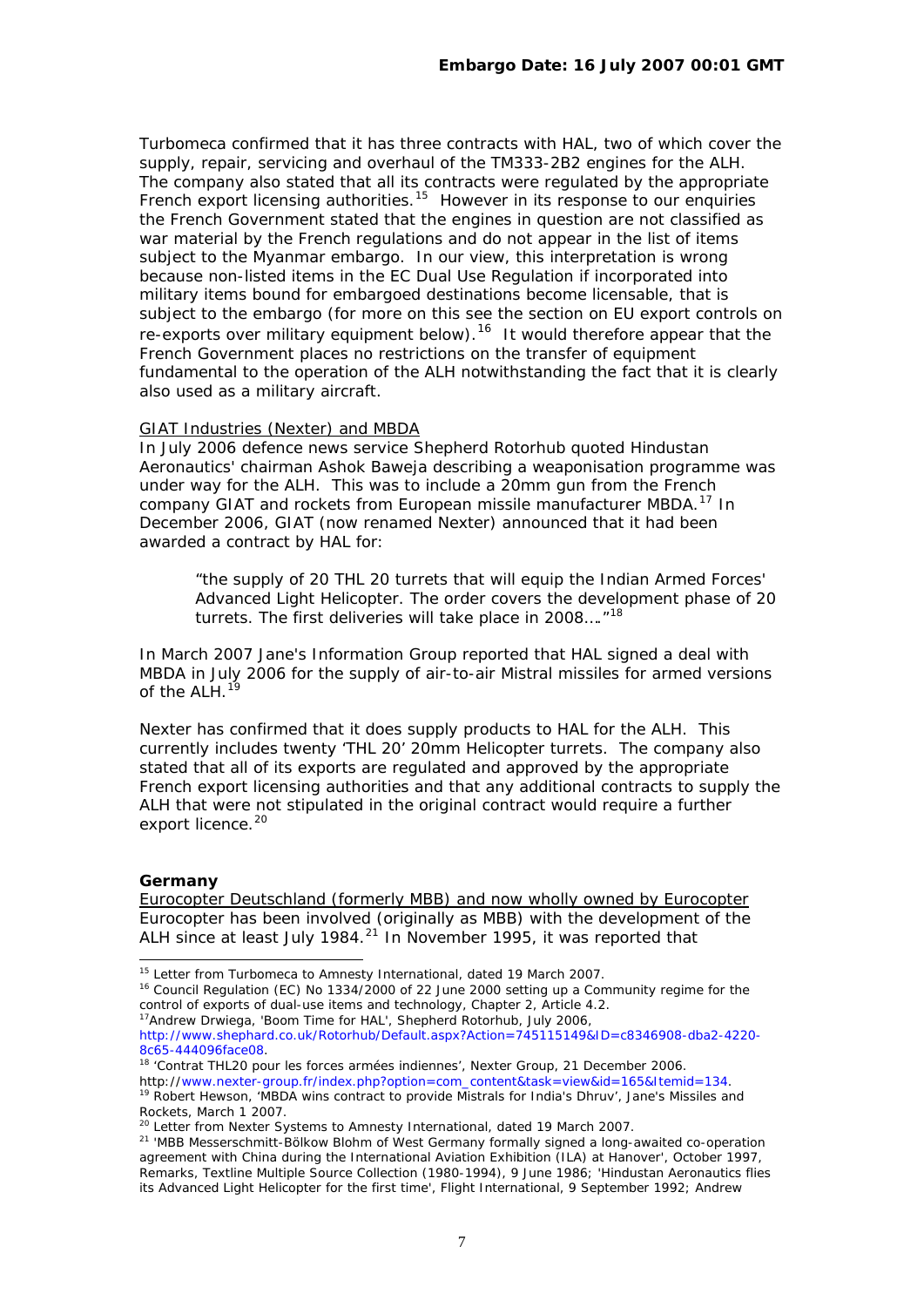Eurocopter had submitted a proposal to the Indian Defence Ministry to "coproduce the ALH designed by HAL. It plans to set up production facilities in India to manufacture the ALH for both local and export markets.<sup>"[22](#page-9-0)</sup> In 2006 both companies were advertising their mutual co-operation: Eurocopter noting that it was supplying rotor blades for the ALH,<sup>[23](#page-9-1)</sup> and HAL announcing that "Eurocopter, the helicopter manufacturer owned by EADS, has been cooperating with HAL for over four decades … India was the first nation with which Eurocopter signed a **licence agreement for technology transfer.**"<sup>[24](#page-9-2)</sup> Amnesty International wrote to Eurocopter in March 2007 asking for clarification over its role in the development of the ALH. As of 25 June 2007, the company had not responded.

#### SITEC Aerospace

SITEC Aerospace manufactures a range of components and complete assemblies for flight/engine controls for various types of aircraft. $25$ According to company literature on display at Farnborough International 2006, SITEC provides components for the ALH.

SITEC Aerospace confirmed that they supply parts for the ALH, but that they do not export these directly to HAL, but supply them to another unnamed German manufacturer who subsequently incorporates these items into other systems for the ALH.<sup>[26](#page-9-4)</sup>



© Robin Ballantyne

#### **Italy**

1

#### Elettronica Aster SpA

The Italian company Elettronica Aster SpA on its website describes HAL as a major customer. According to the "Company and Program Overview", Elettronica Aster SpA has produced and supplied the ALH with a brake system.<sup>[27](#page-9-5)</sup>

Amnesty International wrote to Elettronica Aster SpA in March 2007 to ask for clarifications as to its involvement in the development of the ALH. In its reply

Chuter, 'India's Rotary Club', *Flight International*, 29 January 1997; *Flug Revue Online website*, http://www.flug-revue.rotor.com/FRTypen/FRALH.htm, last updated 16 October 1997 (last accessed 22 May 2007).<br><sup>22</sup> 'Eurocopter Submits Proposal for ALH Project', Business Line (The Hindu), 7 November 1995.

<span id="page-9-1"></span><span id="page-9-0"></span><sup>&</sup>lt;sup>23</sup> Eurocopter news release, 'Eurocopter in India – an ongoing success story in one of Asia's most promising markets', *Eurocopter*, 31 January 2006, [http://www.eurocopter.ca/asp/cmNews060131-](http://www.eurocopter.ca/asp/cmNews060131-tris.asp)

<span id="page-9-2"></span>[tris.asp.](http://www.eurocopter.ca/asp/cmNews060131-tris.asp) 24 HAL Press Release, 'HAL, EADS set to explore new horizons', *HAL*, 1 September 2006, <http://www.hal-india.com/HAL-EADS.asp>.<br><sup>25</sup> See 'Products', Sitec Aerospace, [http://www.sitec-aerospace.com.](http://www.sitec-aerospace.com/)<br><sup>26</sup> Letter from Sitec Aerospace to Amnesty International, dated 12 March 2007.

<span id="page-9-3"></span>

<span id="page-9-5"></span><span id="page-9-4"></span><sup>27</sup> General Overview, *Electtronic Aster SpA*, [http://www.elaster.com/General\\_Overview.pdf](http://www.elaster.com/General_Overview.pdf)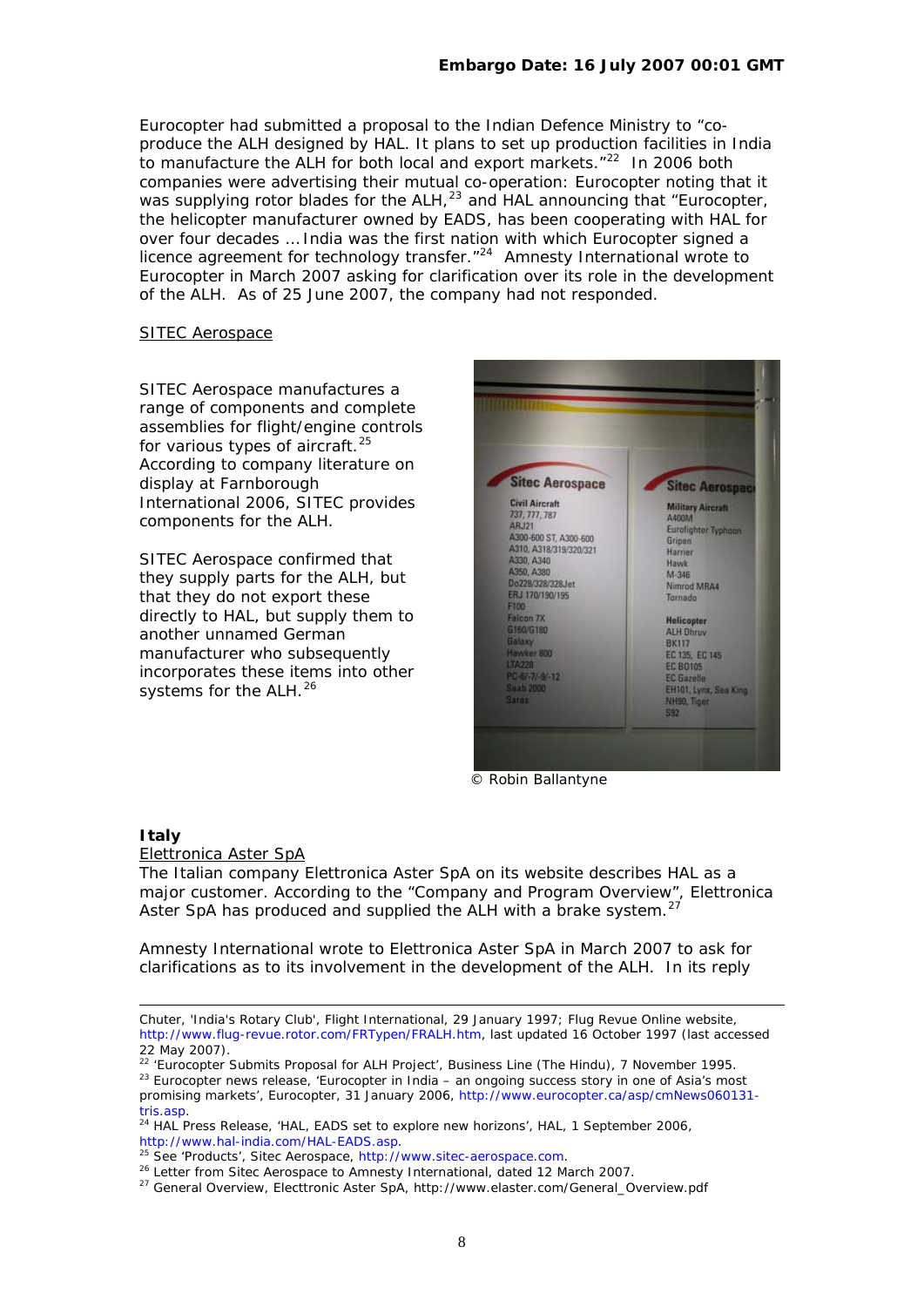dated 15 March, the company had no comment on the specifics of its supply of components for the ALH, stating only that Elettronica Aster SpA's "export activity is regulated by the rules called out in the Italian Law no.185/'90 (with amendment DDL 1927), establishing the regulation for weapons import/export/transit."<sup>[28](#page-10-0)</sup>

#### **Sweden**

# Saab AB

Saab Avitronics, the South African joint venture company owned by Saab AB (Sweden) and Saab Grintek (South Africa, itself part owned by Saab AB), has been awarded a multi-million dollar export contract from HAL for the supply of self-protection equipment for installation on the ALH for the Indian Armed Forces.[29](#page-10-1)

Amnesty International wrote to Saab AB on 1 June 2007 asking for clarification over its involvement with the ALH. Saab AB replied saying: "All export approvals from the concerned authorities are in place. The export licences are supported by an end-user certificate. "[30](#page-10-2)

#### **The United Kingdom**

APPH Precision Hydraulics At the 2004 Farnborough arms fair, the UK company APPH Precision Hydraulics Ltd displayed its Hydraulic Package as the following:

> "*HAL Advanced Light Helicopter Hydraulic Package designed and manufactured by APPH Ltd"*

Amnesty International wrote to in March 2007 to ask for clarifications as its involvement in the development of the ALH. As of 25 June 2007, the company had not responded.



© Robin Ballantyne

<span id="page-10-0"></span> $^{28}$  Letter from Elettronica Aster S.p.A to Amnesty International, dated 15 March 2007.

<span id="page-10-1"></span><sup>29</sup> Military Technology Journal, 1 August 2005, Volume 29, Issue 8.

<span id="page-10-2"></span><sup>&</sup>lt;sup>30</sup> Letters were also faxed to Saab Avitronics and Saab Grintek. The reply from Saab AB to Amnesty International was dated 12 June 2007.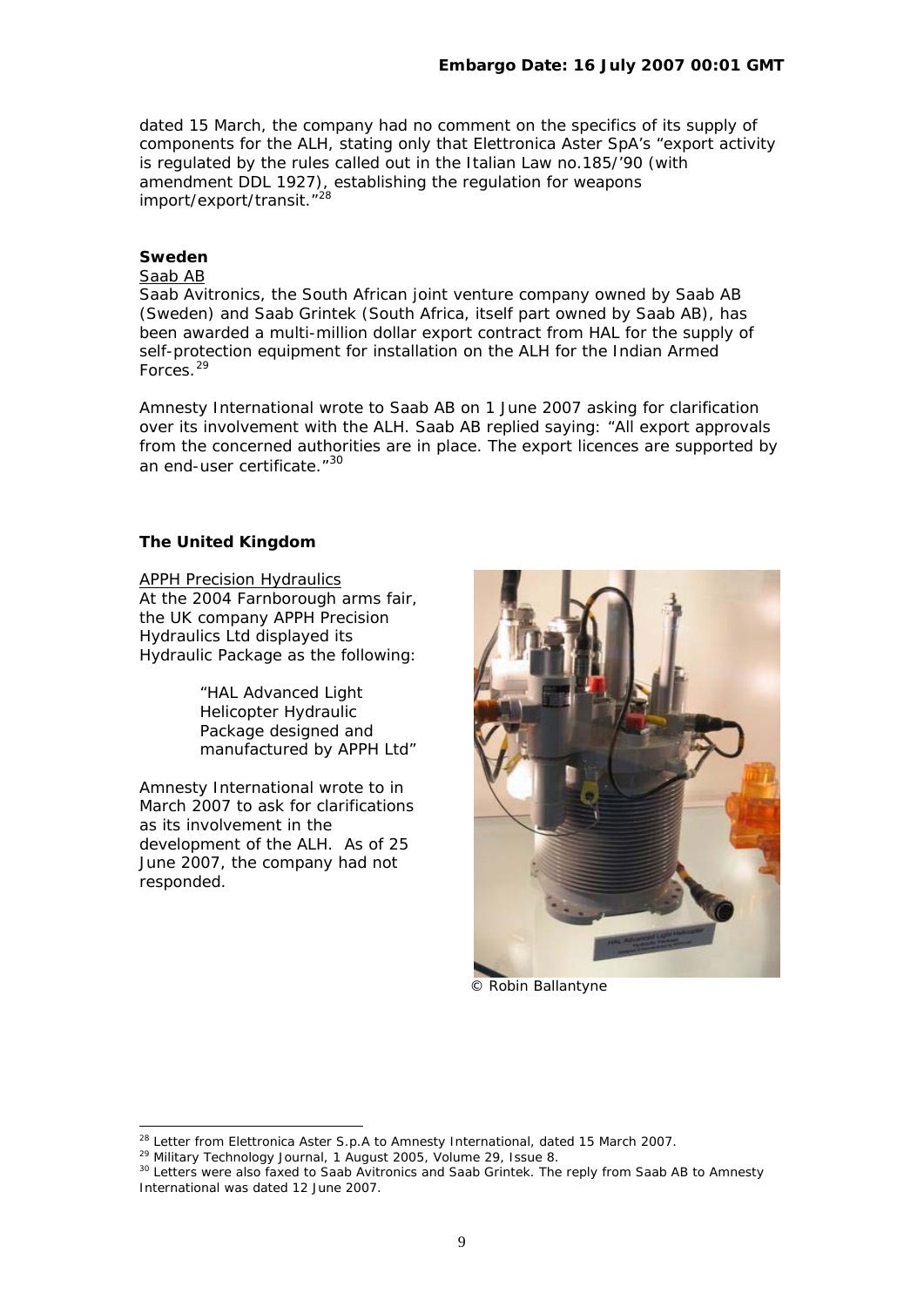#### FPT Industries Ltd

In 1993 it was reported that FPT Industries Ltd had been awarded a contract to supply floatation equipment for the ALH under development by  $HAL.<sup>31</sup> FTP$  $HAL.<sup>31</sup> FTP$  $HAL.<sup>31</sup> FTP$ Industries is part of GKN Aerospace Services Ltd. In 1997, it was reported that FPT Industries' self-sealing fuel tank systems were being used in the ALH.<sup>[32](#page-11-1)</sup> In 2007, the FPT Industries website stated that: "FPT equipment is fitted to a range of helicopters including ALH". [33](#page-11-2)

In 1997, the then GKN Westland Aerospace Ltd (renamed GKN Aerospace Services Ltd in 2001) was awarded a contract to supply the internal gearbox BR715 for HAL's AI H. [34](#page-11-3)

GKN Aerospace Services Ltd confirmed that they have supplied fuel tanks, floatation equipment and related gaskets and seals for the ALH, but that these are subject to end-use certificates stipulating that they would not be re-exported. The company stated that future supplies for the ALH would be for components and kits for fuel tanks that would be assembled locally in India, but would again be subject to similar end-use undertakings.<sup>[35](#page-11-4)</sup> However, while the UK Government normally requires the presentation of end-use documentation as part of the licensing process, it does not as a rule then include explicit end-use restrictions as a *condition* on the export *licence*. If this is the case in this instance, what force those end-use undertakings have is unclear.

# **Other third-country involvement in the ALH:**

#### **The United States**

l

It should be noted that the US embargo on Myanmar does not specifically mention indirect supplies, nor does it place controls on civilian components that are incorporated into military systems. However, indirect supplies of US military components or other controlled items are subject to re-export controls under the US International Traffic in Arms Regulations (ITAR) system which specifically states that re-export of US-controlled content can only take place with the express permission of the US Government. Section 123.9 "Country of ultimate destination" provides that:

"(a) The country designated as the country of ultimate destination on an application for an export licence, or on a shipper's export declaration where an exemption is claimed under this subchapter, must be the country of ultimate end-use. The written approval of the Department of State must be obtained before reselling, diverting, transferring, transshipping, or disposing of a defense article in any country other than the country of ultimate destination as stated on the export licence, or on the shipper's export declaration in cases where an exemption is claimed under this subchapter. Exporters must ascertain the specific end-use and end-user prior to submitting an application to the Office of Munitions Control or claiming an exemption under this subchapter. End-use must be confirmed and should not be assumed."<sup>[36](#page-11-5)</sup>

<span id="page-11-1"></span><span id="page-11-0"></span><sup>&</sup>lt;sup>31</sup> 'FPT Industries Gets Contract', *Helicopter News*, 14 May 1993.<br><sup>32</sup> 'The design, manufacture and qualification of flexible fuel cells', *Aircraft Engineering and Aerospace*<br>*Technology*, 1997 (v69, Iss3).

<span id="page-11-2"></span><sup>&</sup>lt;sup>33</sup> GKN Aerospace, [http://www.fptind.co.uk/iqs/sid.0403795029511073502729/floatation-systems](http://www.fptind.co.uk/iqs/sid.0403795029511073502729/floatation-systems-overview.html)[overview.html.](http://www.fptind.co.uk/iqs/sid.0403795029511073502729/floatation-systems-overview.html)<br><sup>34</sup> GKN Report & Accounts 1996, [http://www.secinfo.com/dsvr4.83Nq.v.htm.](http://www.secinfo.com/dsvr4.83Nq.v.htm)<br><sup>35</sup> Letter from GKN PLC to Amnesty International, dated 12 March 2007.<br><sup>36</sup> The US International Traffic in Arms Regulations (§123.9

<span id="page-11-3"></span>

<span id="page-11-4"></span>

<span id="page-11-5"></span>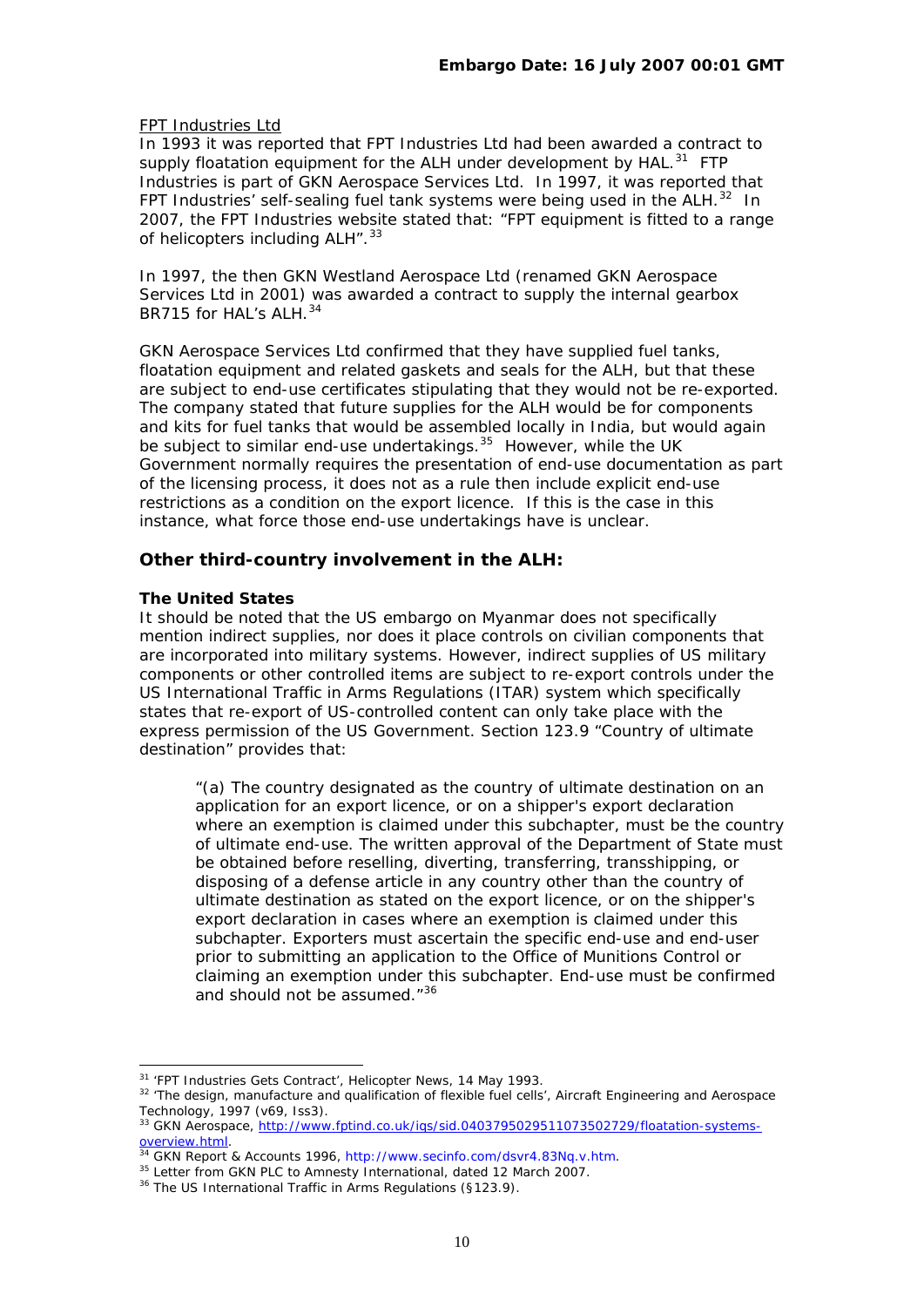However, it is not clear whether components supplied by US companies for the ALH have been specifically designed or adapted for military use. If not, they may fall outside this specification.

# Aitech Systems Ltd

In September 2005, it was reported that Aitech Systems Ltd, a US company, had announced it had "received the first production order from the Lahav Division of Israel Aircraft Industries (IAI) for Display & Mission Computers" for inclusion in the glass cockpit of the ALH. The Lahav Division of IAI is under contract to HAL to develop and provide the avionics system for the HAL.<sup>[37](#page-12-0)</sup>

Deliveries for the first production of Display and Mission Computers were due to be completed by May 2006:

*"Aitech will build 400 Display & Mission Computers for the ALH program, to be delivered over the next several years. In addition, Aitech is under contract to IAI to provide the next generation of Display & Mission Computer."* [38](#page-12-1)

Amnesty International wrote to the company in March 2007 asking for clarifications over its involvement with the ALH, but has yet to receive a reply (as of 25 June 2007).

#### Lord Corporation

l

In January 2004, it was reported that Lord Corporation had announced that it had been "awarded the first production contract for its active vibration control system" for the ALH. Lord Corporation had been supplying other parts (such as elastomeric bearings) for the main tail rotor and parts for various "isolators", which together formed part of an anti-resonance isolator system aimed at reducing vibrations in the aircraft." The report also stated that "Lord would supply the vibration dampers for these aircraft with user approvals."<sup>[39](#page-12-2)</sup>

The Lord Corporation wrote to Amnesty International on 9 March 2007 saying that contractual obligations of confidentiality prevented any disclosure of the Lord Corporation's involvement in military products, other than information currently in the public domain. The company also stipulated that it was fully aware of government compliance issues and "strives to be in full compliance with all applicable regulations."<sup>[40](#page-12-3)</sup>

<span id="page-12-0"></span><sup>37 &#</sup>x27;Advanced Light Helicopter (ALH) - DHRUV', *IAI*,

<http://www.iai.co.il/Default.aspx?docID=31715&FolderID=17942&lang=en&res=0&pos=0>accessed 13 March 2007;, 'Aitech Completes Delivery of First Production Lot of ALH Display and Mission Computers', *Military Embedded Systems,* 21 July 2006, [http://www.mil-](http://www.mil-embedded.com/news/db/?3433)

[embedded.com/news/db/?3433.](http://www.mil-embedded.com/news/db/?3433) In 2002, IAI and HAL signed a Memorandum of Understanding agreeing to co-market the HAL. (HAL, Israeli co in marketing tie-up', *Business Line (The Hindu)*, 3 November 2002.) In 2006, the Indian Express stated that "Israel is largely responsible for making the indigenous ALH and OFB cargo ammunition internationally competitive." (Israel supplies key to Indian defence...and CPM wants Delhi to snap all military ties.' *Indian Express*, 1 August 2006. ) In addition to possible transfers to Myanmar, according to *Aerospace Daily* "HAL is discussing exporting the ALH to Iran, Malaysia and Vietnam, and already has agreed to give IAI exclusive marketing rights to the helicopter." (Technology will reduce vibration in Dhruv helo, officials say', *Aerospace Daily*, 8 January 2004.) Amnesty International wrote to IAI on 1 June asking for clarification over its involvement with the ALH, as of 25 June has yet to receive a reply.

 $3$  'Aitech receives first production order for advanced light helicopter display & mission computers'.

<span id="page-12-2"></span><span id="page-12-1"></span>*Rugged Computer Systems*, 16 September 2005, [http://www.rugged.com/news1363.htm.](http://www.rugged.com/news1363.htm)<br><sup>39</sup> 'HAL may make tail rotors for Bell', *The Hindu*, 27 January 2004; According to the Lord Corporation website the company: "joined efforts with [HAL] in mid-2002 with the objective of minimizing vibration in the fuselage of the 12-passenger, two crew member aircraft, the Indian DHRUV. The result was the application of LORD's proven Active Vibration Control (AVC) System", http:/[/www.lord.com/Default.aspx?tabid=1519](http://www.lord.com/Default.aspx?tabid=1519). 40 Letter from the Lord Corporation to Amnesty International, dated 9 March 2007.

<span id="page-12-3"></span>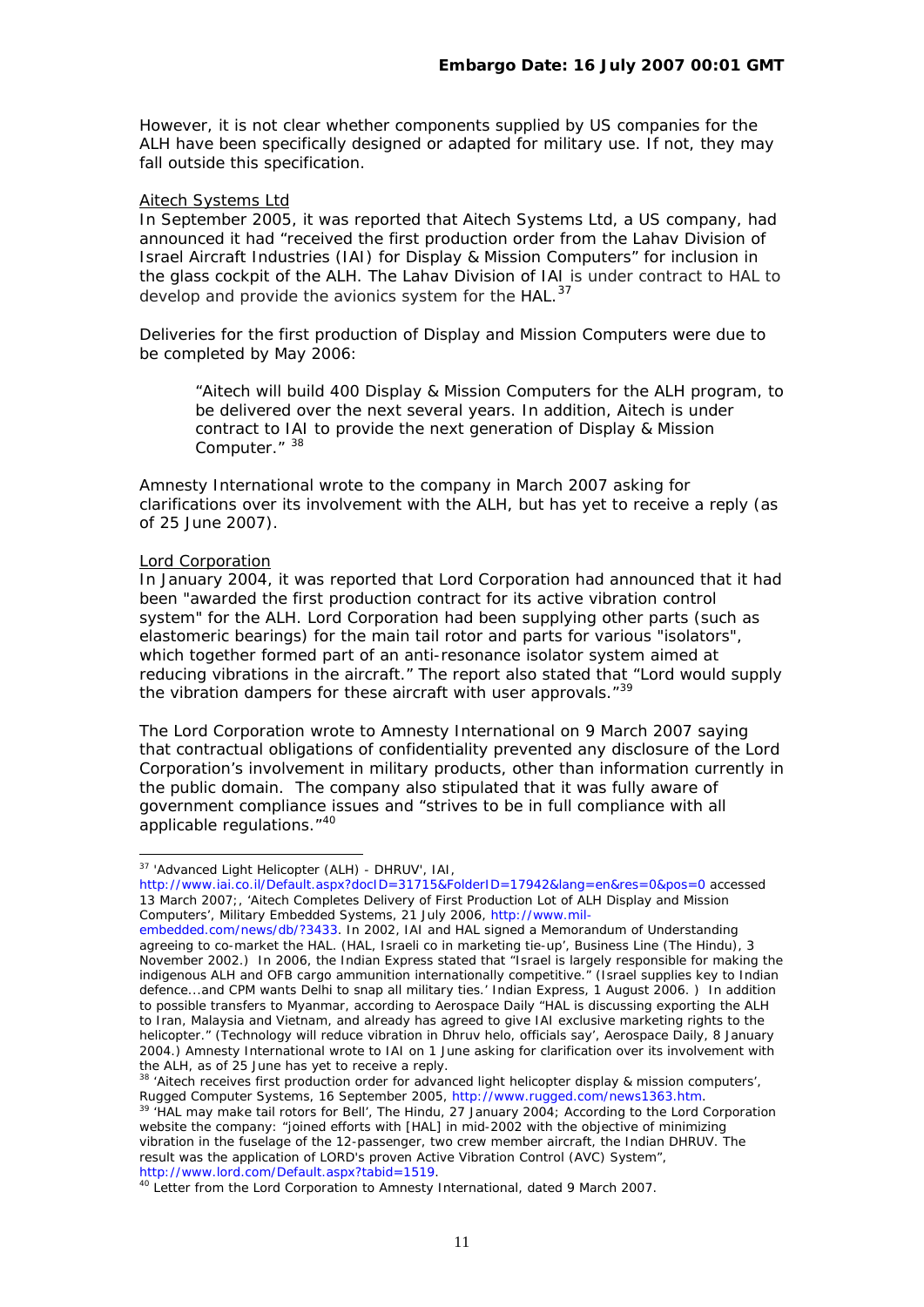# <span id="page-13-0"></span>**Violations of international human rights and international humanitarian law in Myanmar**

The international community has long-standing and extensively documented concerns about grave international human rights and international humanitarian law violations by the Myanmar authorities. The weight of evidence suggests that some of these violations constitute crimes against humanity. Violations committed by the army (*tatmadaw)* in areas of armed conflict and counterinsurgency operations and ethnic minority areas, are a matter of particular concern, and include enforced disappearances, torture, including rape, and extrajudicial, arbitrary or summary executions. Forced recruitment of children as soldiers for the Myanmar Army is reported to be continuing,  $4<sup>1</sup>$  as is the forced relocation of civilian populations and the destruction of houses, fields and crops. According to the report of the UN Special Rapporteur on the situation of human rights in Myanmar in February 2007:

"Reliable and independent sources estimate that between 1996 and 2006, 3,077 separate incidents of destruction, relocation or abandonment of villages have been documented in eastern Myanmar. Over a million people are understood to have been displaced from their homes during this time."<sup>[42](#page-13-2)</sup>

Civilians, including prisoners, have been forced to carry out portering for the military; some have been used as human shields in conflict, or beaten and shot dead as punishment for not being able to perform their duties.[43](#page-13-3) Widespread impunity has been enjoyed by state officials for human rights violations.

More than a dozen largely ethnically-based armed opposition groups are operating against the Myanmar central government.<sup>[44](#page-13-4)</sup> During 2006, military activities by the *tatmadaw* in eastern Myanmar dramatically intensified, with a correspondent rise in grave violations of international human rights law and IHL, in particular with respect to civilians and other persons taking no active part in the hostilities. The 2007 Report of the UN Special Rapporteur on Human Rights in Myanmar to the UN Human Rights Council commented that:

"One of the most appalling features of the military campaign in ethnic areas is the disproportionate effect on civilian populations. In addition to the heightened risks posed by the widespread availability of small arms and light weapons and anti-personnel mines, the killing, terrorizing or displacement of civilians is often part of a deliberate strategy to separate ethnic armed groups from their civilian populations. It has been

A/HRC/4/14, 15 March 2006, p. 14, para 54.<br>http://daccessdds.un.org/doc/UNDOC/GEN/G07/107/31/PDF/G0710731.pdf?OpenElement.

<span id="page-13-1"></span> $41$  Human Rights Watch estimated in 2002 that there were 70,000 child soldiers; see 'My gun was as tall as me: Child Soldiers in Burma', Human Rights Watch, October 2002,

<span id="page-13-2"></span>[http://hrw.org/reports/2002/burma/.](http://hrw.org/reports/2002/burma/) 42 Implementation of UN General Assembly Resolution 60/251, Human Rights Council Report of Paulo Sérgio Pinheiro, Special Rapporteur on the situation of human rights in Myanmar, UN Doc.

<span id="page-13-3"></span><sup>&</sup>lt;sup>43</sup> Amnesty International interviews of Karen refugees, July 2006; see also, for example, 'Myanmar: Ethnic Minorities, Targets of Repression', *Amnesty International,* AI Index: ASA 16/014/2001, 25 June 2001.

<span id="page-13-4"></span><sup>&</sup>lt;sup>44</sup> These include the Karen National Union (KNU) in the Kayin State; the Karenni National Progressive Party (KNPP) in the Kayah State; and the Shan State Army-South (SSA-South) in the southern Shan State, the Arakan Rohingya National Organization and Arakan Liberation Party in western Myanmar, Lahu Democratic Front, Wa National Army, Hongsawatoi Restoration Party, Mergui-Tavoy United Front, Lahu National Organization, National Socialist Council of Nagaland, Chin National Front and National Unity Party of Arakan.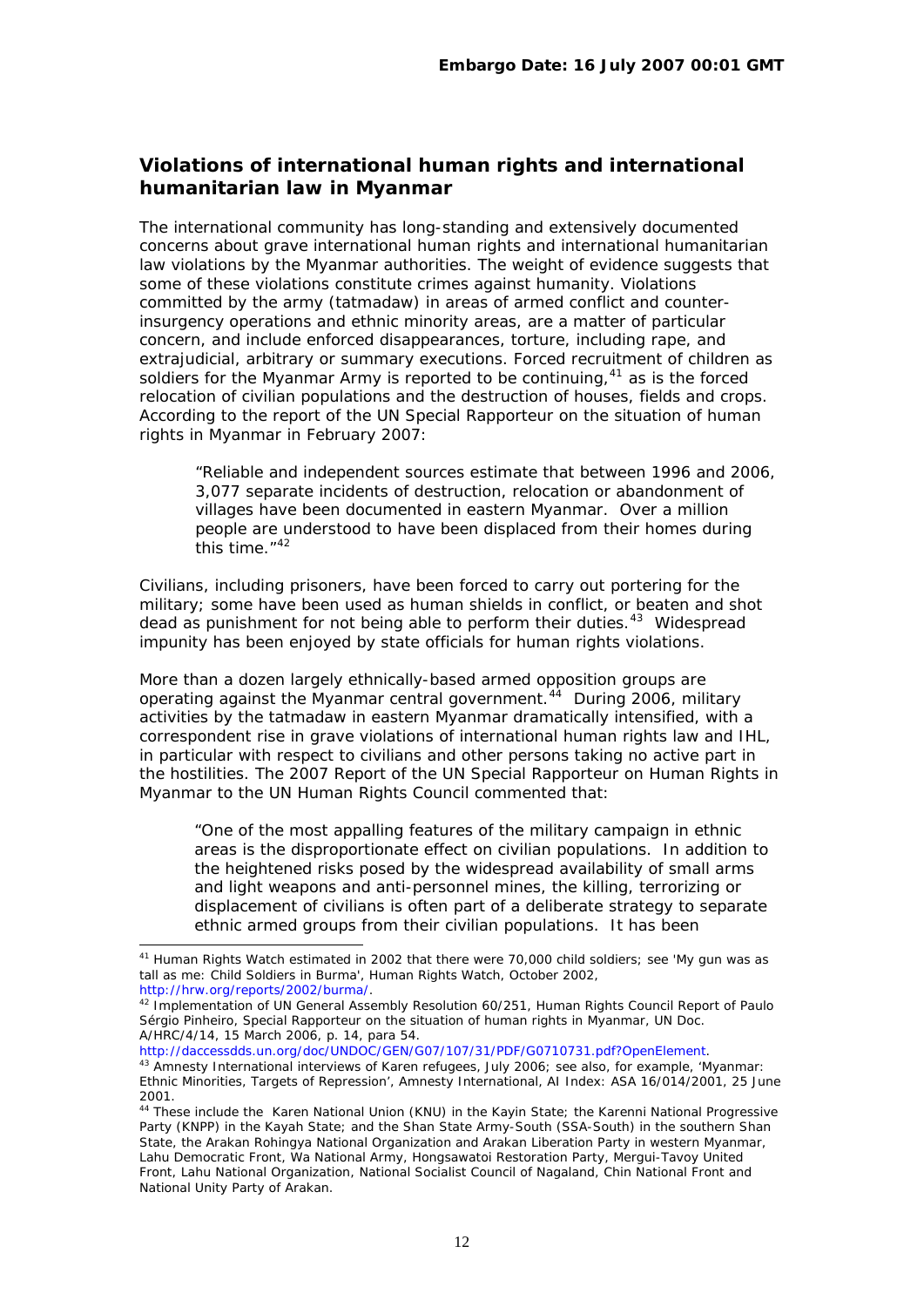<span id="page-14-0"></span>considered by various observers to be a concerted policy aimed at denying people their livelihoods and food or forcing them to risk their lives when they attempt to return to their villages after having been forcibly evicted<sup>"[45](#page-14-1)</sup>

The US State Department's country report on human rights practices in Myanmar in 2006 also raises a number of concerns. It notes, for example, that:

"[t]he government's human rights record worsened during the year. …The army increased attacks on ethnic minority villagers in Bago Division and Karen State designed to drive them from their traditional land. In addition, the government continued to commit other serious abuses, including extrajudicial killings, custodial deaths, disappearances, rape, and torture."<sup>[46](#page-14-2)</sup>

The State Peace and Development Council (SPDC), Myanmar's military government, has failed to implement successive recommendations in resolutions passed by the UN General Assembly, and the then UN Commission for Human Rights to improve the human rights situation. Draft UN Security Council resolution S/2007/14, on the situation of human and political rights in Myanmar, was tabled in January 2007, calling among other things on the Myanmar Government to cease military attacks against civilians in ethnic minority regions. While the governments of China and the Russian Federation vetoed the resolution, they and other members of the Security Council acknowledged the gravity of the challenges to human rights in Myanmar, including the situation of refugees, and the need for the SPDC to consider the recommendations made by the international community to improve the situation.<sup>[47](#page-14-3)</sup>

# **EU and US arms embargo on Myanmar**

#### **European Union**

l

The EU has had an arms embargo on Myanmar since 1988. In 1996, the embargo was strengthened to become an EU Common Position, which noted concern "at the absence of progress towards democratisation and at the continuing violation of human rights in Burma/Myanmar".<sup>[48](#page-14-4)</sup> The embargo was renewed in 2002 and again in 2006<sup>[49](#page-14-5)</sup>, again noting "continuing serious human rights violations including the failure to take action to eradicate forced

(2006/318/CFSP) on 27 April 2006 and the Council Regulation (No 817/2006) on 29 May 2006. For the text of the Common Position see: [http://eur-](http://eur-lex.europa.eu/LexUriServ/site/en/oj/2006/l_116/l_11620060429en00770097.pdf)

[lex.europa.eu/LexUriServ/site/en/oj/2006/l\\_116/l\\_11620060429en00770097.pdf.](http://eur-lex.europa.eu/LexUriServ/site/en/oj/2006/l_116/l_11620060429en00770097.pdf) For the text of the Regulation see: [http://eur-](http://eur-lex.europa.eu/LexUriServ/site/en/oj/2006/l_148/l_14820060602en00010029.pdf)

<span id="page-14-1"></span><sup>45</sup> Human Rights Council, Report of Paulo Sérgio Pinheiro, Special Rapporteur on the situation of human rights in Myanmar, UN Doc. A/HRC/4/14, 15 March 2006, para. 56.

<span id="page-14-2"></span><sup>46 &#</sup>x27;Country reports on human rights practices: Burma,' *The Bureau of Democracy, Human Rights, and* 

<span id="page-14-4"></span><span id="page-14-3"></span>Labor, 6 March 2007,<http://www.state.gov/g/drl/rls/hrrpt/2006/78768.htm>.<br><sup>47</sup> UN Doc S/PV.5619 UN Security Council 5619th meeting Friday, 12 January 2007, 4 p.m. New York.<br><sup>48</sup> Common Position of 28 October 1996 defined b on European Union, on Burma/Myanmar (96/635/CFSP). "The aforementioned embargo covers weapons designed to kill and their ammunition, weapon platforms, non-weapon platforms and ancillary equipment. The embargo also covers spare parts, repairs, maintenance and transfer of military technology. Contracts entered into prior to the date of entry into force of the embargo are not affected by this Common Position." 96/635/CFSP: Common Position of 28 October 1996 defined by the Council on the basis of Article J.2 of the Treaty on European Union, on Burma/Myanmar.<br>http://eur-lex.europa.eu/LexUriServ/LexUriServ.do?uri=CELEX:31996E0635:EN:HTML.

<span id="page-14-5"></span>http://eur-lext.europa.europa.europa.europa.europa.european Council on 22 May 2000 agreed the Council Regulation (EC) No 1081/2000 prohibiting the sales, supplies and exports by an EU Member State of equipment which might be used for internal repression or terrorism as listed under Annex 1 of the Regulation. Both instruments were renewed recently: the Council Common Position

[lex.europa.eu/LexUriServ/site/en/oj/2006/l\\_148/l\\_14820060602en00010029.pdf](http://eur-lex.europa.eu/LexUriServ/site/en/oj/2006/l_148/l_14820060602en00010029.pdf).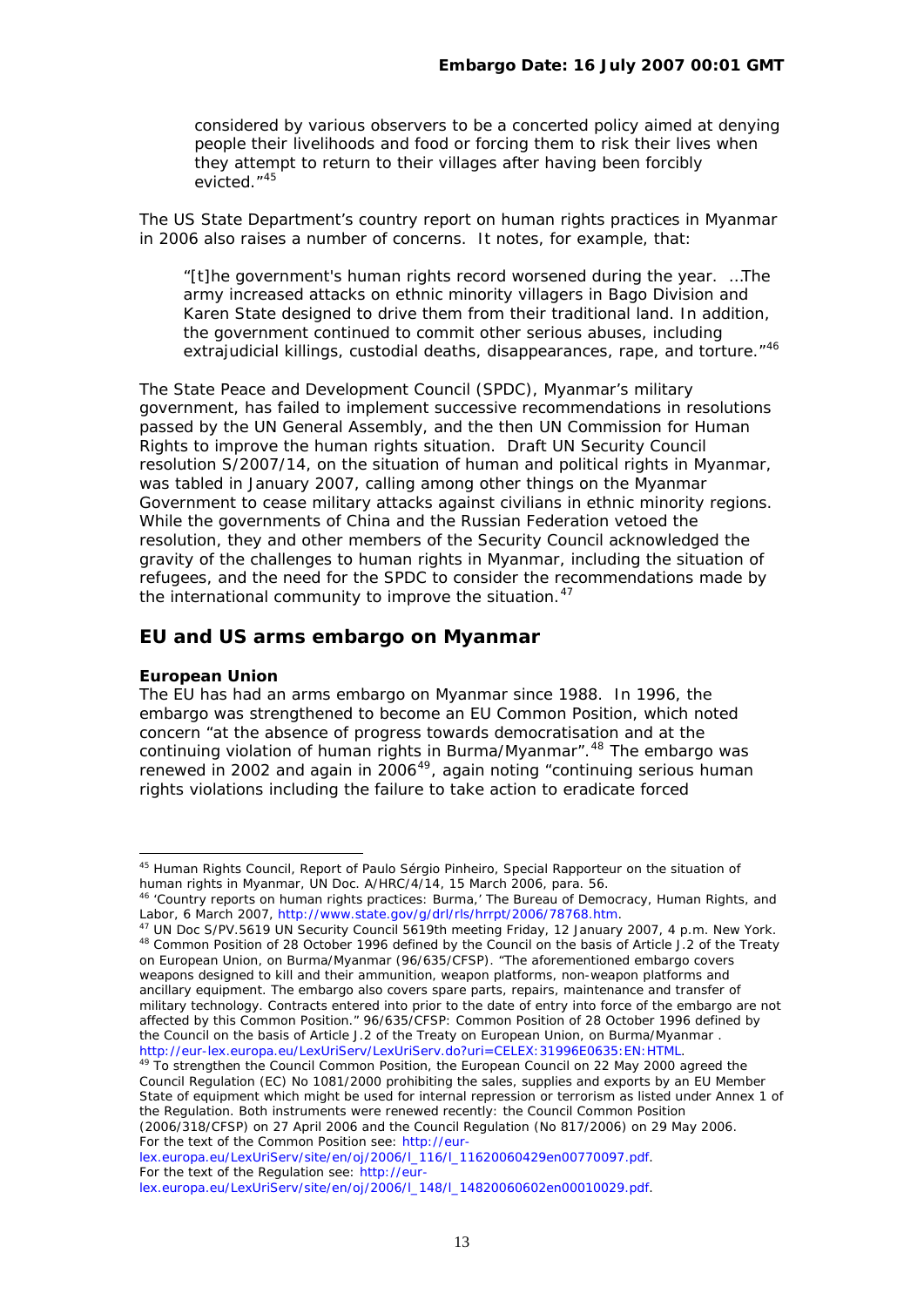labour....the Council considers it fully justified to maintain the restrictive measures against the military regime in Burma/Myanmar".<sup>[50](#page-15-0)</sup>

The embargo, which is legally-binding and requires all EU Member States to implement and enforce its provisions at the national level, states that:

"The sale, supply, transfer or export of arms and related materiel of all types, including weapons and ammunition, military vehicles and equipment, paramilitary equipment and spare parts for the aforementioned, as well as equipment which might be used for internal repression, to Burma/Myanmar by nationals of Member States or from the territories of Member States or using their flag vessels or aircraft shall be prohibited whether originating or not in their territories."<sup>[51](#page-15-1)</sup>

The arms embargo also bans the provision of technical or financial assistance, brokering and other services related to:

"military activities and to the provision, manufacture, maintenance and use of arms and related materiel of all types, including weapons and ammunition, military vehicles and equipment, paramilitary equipment, and spare parts for the aforementioned directly or indirectly to any natural or legal person, entity or body in, or for use in Burma/Myanmar.<sup>5</sup>

Indirect transfers of military components are covered within the scope of the EU embargo, yet there is no comprehensive EU-wide control system in place to ensure that governments can effectively implement and enforce their embargo commitments.

The indirect transfer of dual-use items and technology by EU Member States is also controlled by the EC Regulation on Dual-Use Items and Technology adopted 22 June 2000<sup>[53](#page-15-3)</sup>. Article 4.2. of the Regulation provides that:

"An authorisation shall also be required for the export of dual-use items not listed in Annex 1 if the purchasing country or country of destination is subject to an arms embargo decided by a Common Position or joint action adopted by the Council or a decision of the OSCE or an arms embargo imposed by a binding resolution of the Security Council of the United Nations and if the exporter has been informed by the authorities referred to in paragraph 1 that the items in question are or may be intended, in their entirety or in part, for a military end-use."<sup>[54](#page-15-4)</sup>

This Regulation was also renewed on the 11 April 2006<sup>[55](#page-15-5)</sup> and includes an updated list of dual-use items and technology subject to control.<sup>[56](#page-15-6)</sup>

# EU controls on re-exports of military equipment

<span id="page-15-6"></span>

<sup>50</sup> Council Common Position 2006/318/CFSP of 27 April 2006.

<span id="page-15-1"></span><span id="page-15-0"></span><sup>&</sup>lt;sup>51</sup> Article 1 of the Common Position 2006/318/CFSP.

<span id="page-15-2"></span><sup>&</sup>lt;sup>52</sup> Article 2 of the Regulation No 817/2006.

<sup>53</sup> Council Regulation (EC) No 1334/2000 of 22 June 2000.

<span id="page-15-4"></span><span id="page-15-3"></span><sup>54</sup> Article 4.2 continues: "For the purposes of this paragraph, 'military end-use' shall mean: a) incorporation into military items listed in the military list of Member States; b) use of production, test, or analytical equipment and components therefore, for the development, production or maintenance of military items listed in the abovementioned list; c) use of any unfinished products in a plant for the production of military items listed in the abovementioned list." 55 Council Regulation (EC) No 394/2006 of 27 February 2006,

<span id="page-15-5"></span>

[http://www.dti.gov.uk/files/file26940.pdf.](http://www.dti.gov.uk/files/file26940.pdf)<br><sup>56</sup> [http://trade.ec.europa.eu/doclib/docs/2006/december/tradoc\\_131576.pdf](http://trade.ec.europa.eu/doclib/docs/2006/december/tradoc_131576.pdf).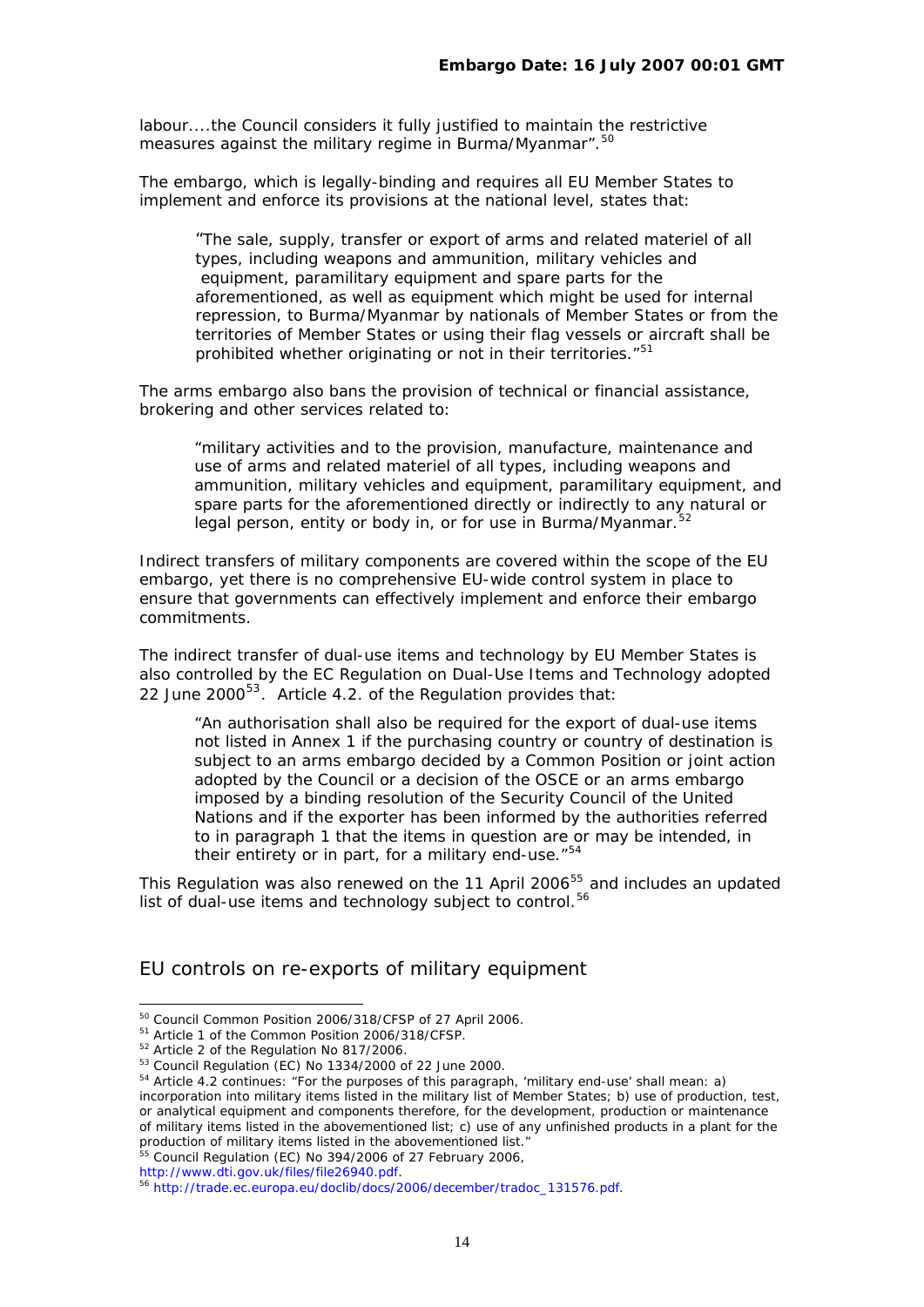As well as writing to a number of companies during the researching of this report, letters were also written to several governments of countries from which components or related technology were supplied for the ALH asking if any reexport controls were applied. While most of the responses to those letters expressed confidence that onward export would be prohibited, a detailed analysis of the nature and extent of existing re-export controls gives considerable cause for concern. Standards across the EU vary widely; re-export controls appear to be applied only on a sporadic basis and are not always a legal requirement. Some major exporting states have no provision for such controls at all, some only apply controls to certain equipment and some only apply such provisions to end-use certificates associated with the original contract between companies involved and not subsequent re-transfers where the agent involved in the re-export is not the original importer.

Given an increasingly globalised arms market, in which such international collaboration on the production of military equipment is now the norm, it is a major weakness in the effectiveness of the EU's export control regime, especially for cases of potential re-transfers to embargoed destinations, that comprehensive re-export provisions covering re-transfers of equipment by any agent (companies or governments) are not standardised as legally-binding and enforceable commitments. A summary of some Member States re-export controls involved in the development of the ALH is as follows:

- In Belgium, an end-use certificate is always required, but while these *usually* contain a specific commitment not to re-export equipment without the permission of the Belgium Government, the provision of such a commitment is not obligatory. No information was forthcoming regarding whether the end-use certificates relevant to this case included prohibitions on re-export without permission. The Belgian authorities (in this case the Walloon regional authorities) have stated that if end-user agreements are violated, then further export licences are likely to be denied.
- In France, there is no legal obligation to apply re-export clauses as standard elements in transfers of military equipment. In this case, the French Government stated in its letter<sup>[57](#page-16-0)</sup> that it has applied a re-export clause to the export of gun turrets and so India would be in violation of its agreement if this equipment was retransferred to Myanmar without French permission, which, we are informed, would be refused. However, as mentioned above, the French authorities have provided no such obligation on the Turbomeca engines, arguing that these are not military, but civilian items. This is a clear misreading of French obligations under the EC Dual-Use regulation, which specifies that civilian components, when destined for incorporation into military systems, fall within the scope of the embargo.
- In Germany, end-use certificates typically specify that re-exports cannot take place without prior authorisation from the German Government. However such stipulations appear to be associated with the original contract and it is questionable if they would apply in this case, if the transfer is proposed by the Indian Government and not by HAL (the original importer). Germany has stated that if end-user agreements are violated, further export licences are likely to be denied.  $58$

<span id="page-16-1"></span><span id="page-16-0"></span>l <sup>57</sup> Letter from the Director of Sensitive Technologies and Transfers of the General Secretariat of National Defence of the French Government to Amnesty International, dated 20 March 2007.<br><sup>58</sup> Letter from the Federal Office of Economics and Export Control of the German Government, dated 16 March 2007.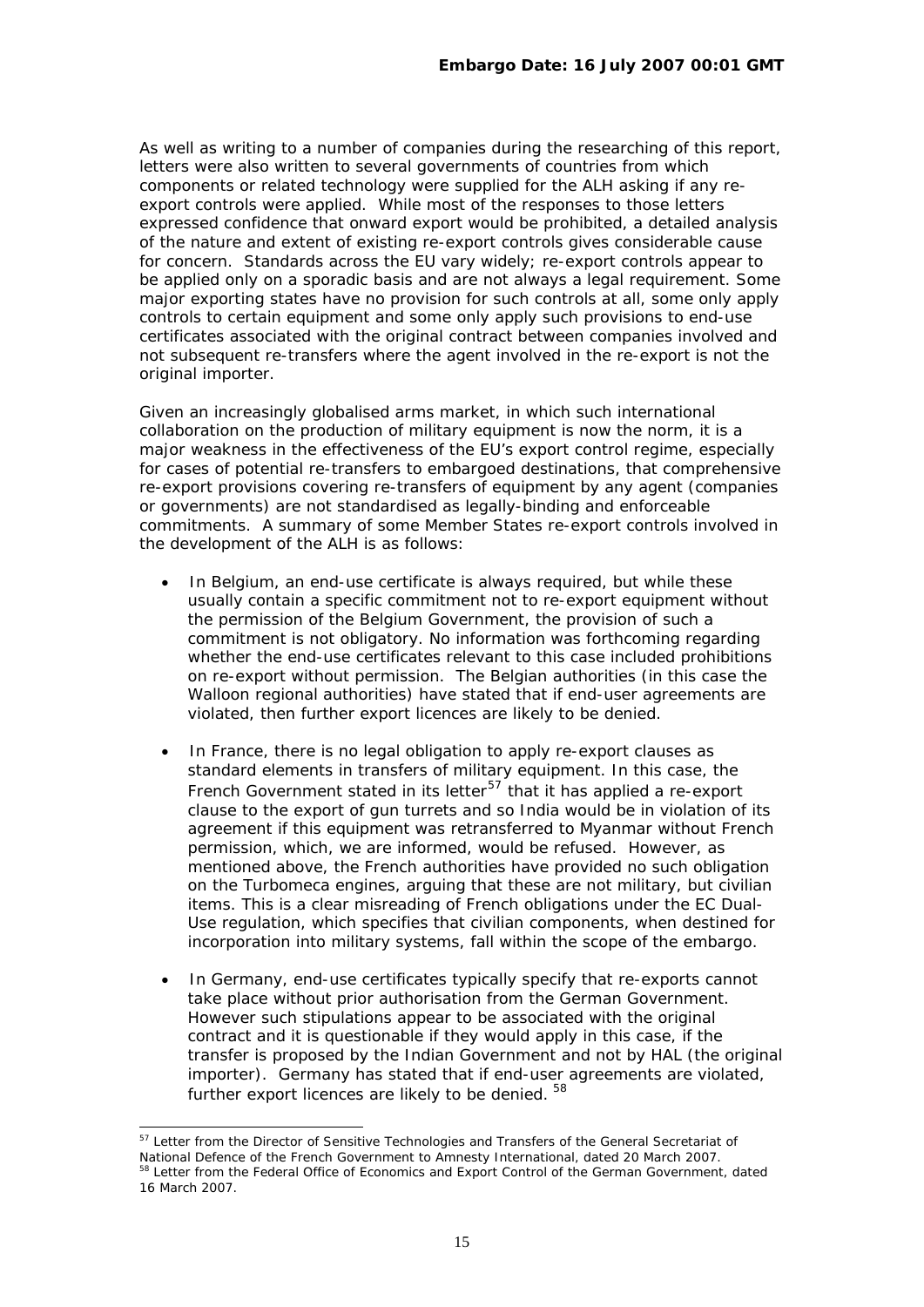- <span id="page-17-0"></span>• In Italy, a licence application must include an end-use certificate that requires prior written consent from the Italian Government for re-export. Should the Italian authorities be alerted to any unauthorised re-export, this would be factored into any subsequent licence applications to that country.
- In Sweden, an end-user or processing certificate is required whenever equipment is exported. In guidelines issued by the Swedish Inspectorate of Strategic Products, it is stated that "[a] state which has permitted or failed to prevent the re-export of Swedish military equipment despite a commitment undertaken to the Swedish Government, should not, in principle, be approved as a receiver of such equipment from Sweden as long as these circumstances prevail."[59](#page-17-1) Unfortunately these guidelines make no mention of whether such a commitment is required in all cases.
- The UK does not apply re-export controls. While end-use certificates are nearly always required and will contain general statements about not reexporting the equipment, such statements are not legally binding. At no point does the UK require the original importing state to seek permission before re-export.

# **United States**

On 16 June 1993 the US imposed an arms embargo on Myanmar "*in light of the human rights abuses being committed by the current Government of Burma."[60](#page-17-2)* This embargo suspended all licences and approvals to export or transfer defence articles or defence services by US manufacturers and exporters including *"[m]anufacturing licenses, technical assistance agreements, technical data, and commercial-military exports of any kind subject to the Arms Export Control*  Act.<sup> $n^{61}$  $n^{61}$  $n^{61}$ </sup> The US arms embargo on Myanmar appears less comprehensive that its EU counterpart in that is does not specifically cover indirect transfers nor contain clear guidance on the incorporation of dual-use items into military systems such as the ALH. However, other US export control regulations specify that re-export controls apply to all US supplied military components.<sup>[62](#page-17-4)</sup> Therefore, before India could re-export to Myanmar, any licensable US components originally imported from the US, would require a further US export licence. Given the US arms embargo on Myanmar, such licences would almost certainly be refused.

# **Conclusion and recommendations**

A number of lessons and recommendations arise from this case, some of which apply specifically to the transfer of ALHs from India to Myanmar, and some which can be applied more broadly. Chief among these is that the efficacy of embargoes is dependent upon the robustness of the general EU arms transfer control regimes. The EU embargo on Myanmar applies to indirect as well as direct transfers, however this requires that all Member States undertake a legallybinding obligation to include "no re-export without permission" clause in their export licences. Failure to do so runs the risk of being able to prevent indirect

<span id="page-17-1"></span><sup>&</sup>lt;sup>59</sup> Guidelines, National Inspectorate of Strategic Products, [http://www.isp.se/sa/node.asp?node=548.](http://www.isp.se/sa/node.asp?node=548) 60 US Department of State Public Notice, 16 June 1993 available at:

<span id="page-17-4"></span>

<span id="page-17-3"></span><span id="page-17-2"></span><http://www.pmddtc.state.gov/docs/frnotices/58FR33293.pdf>.<br><sup>61</sup> *Ibid.*<br><sup>62</sup> The US International Traffic in Arms Regulations (§123.9) explicitly requires that re-exports or retransfers of US-origin defence articles or components must obtain written approval from the Directorate of Defense Trade Controls. Without prior written approval, India would be in breach of US regulations and potentially subject to penalties.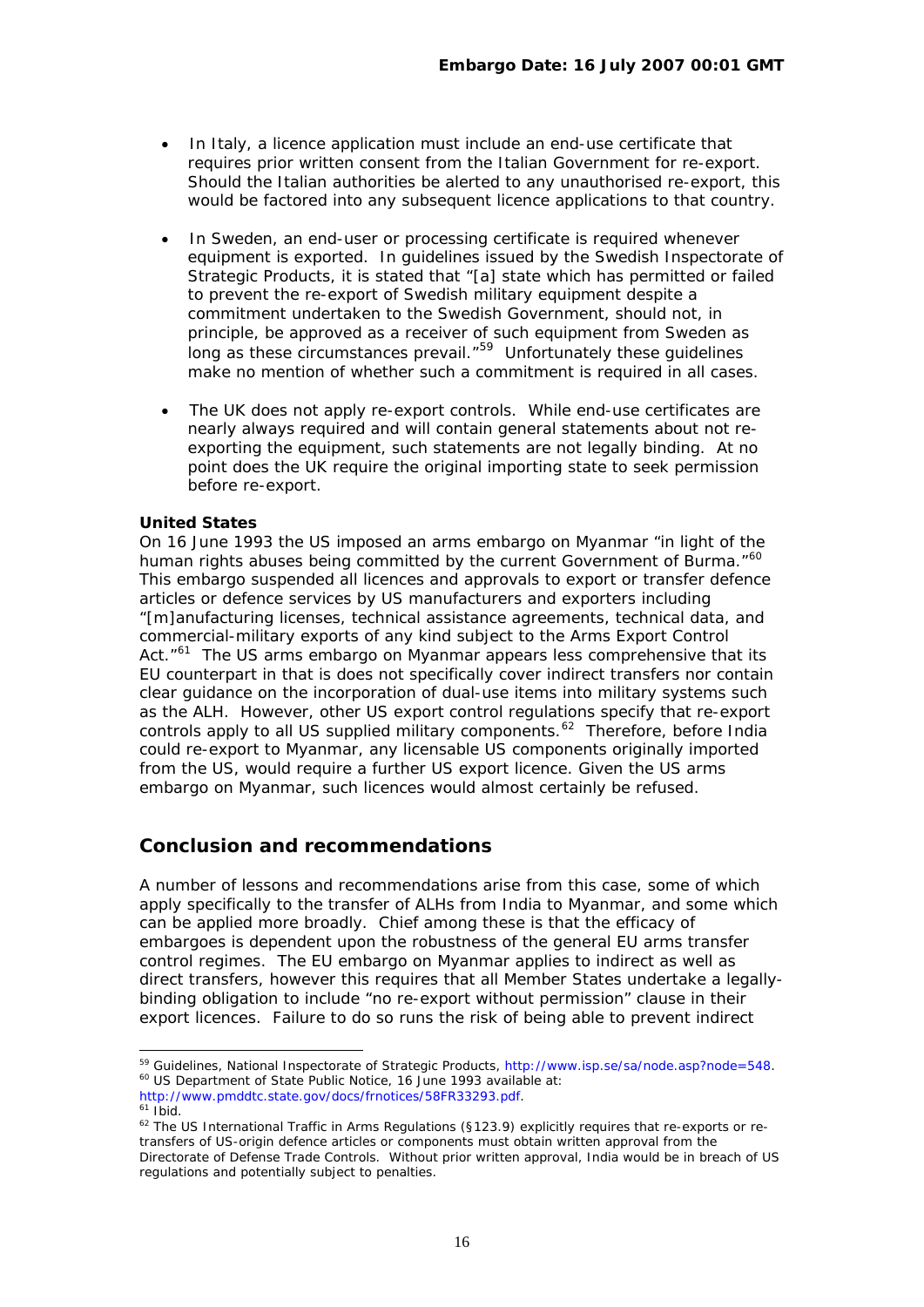transfers to (in this case) Myanmar only where the ultimate destination is known at the time of the licence application. This is clearly inadequate.

Most of the following recommendations are directed to EU Member States rather than defence companies, as it is chiefly with states that the responsibility for the current situation, and for addressing, it resides. These recommendations have equal application for other states that have in place arms embargoes on Myanmar (e.g. the US).

# **The EU arms embargo on Myanmar**

The EU should initiate consultations with the Indian Government regarding the status, extent and timing of (possible) ALH transfer(s) to Myanmar of technology to produce and maintain such equipment, and of their parts and components.

If India has indeed supplied or plans to supply ALHs to Myanmar, EU Member States should immediately:

- rescind existing export licence authorisations and refuse any new applications for any transfers of equipment, components or technology which may be used in or to facilitate the design, production or armaments of the ALH;
- discontinue all future defence production co-operation with India that might lead to transfers of embargoed controlled equipment to Myanmar; and
- attach to all future licences for transfers of controlled goods and technology to India a strict and enforceable condition, with penalty clauses prohibiting re-export to states under an embargo to which the original exporting state is party without express governmental permission.

Strong representations should then be made by the EU Member States to the Indian Government to convey their objections to the possibility of any such transfers, drawing attention to:

- any relevant re-export clauses, and the requirement that India honour such clauses;
- the content and intent of the embargo (especially as it relates to indirect as well as direct transfers), and the implications for the ongoing relationships between India and EU Member States should India fail to take account of the EU's concerns and obligations;
- the risk that military equipment might be used by the Myanmar regime to commit violations of international law including international human rights law and IHL; and
- the EU and US positions embodied in the embargoes that Myanmar is not an appropriate market for arms and related matériel of all types.

# **Broader recommendations**

This case is a clear demonstration of the way in which assisting the development of defence industries in other countries may create additional proliferation concerns, and undermines the efforts of EU Member States to wield effective arms transfer controls. EU Member States need to take concerted and prompt action. In particular:

- all future licences issued by EU Member States for transfers of controlled goods and technology should include strict "no re-export without permission" clauses. At the very least, such clauses must apply to reexport to states under a national, EU, OSCE or UN arms embargo. Such controls should be incorporated into transfer control legislation, and be adequately monitored and enforced;
- the setting up of licensed production facilities overseas (LPO) should be subject to prior licensed approval by national government authorities.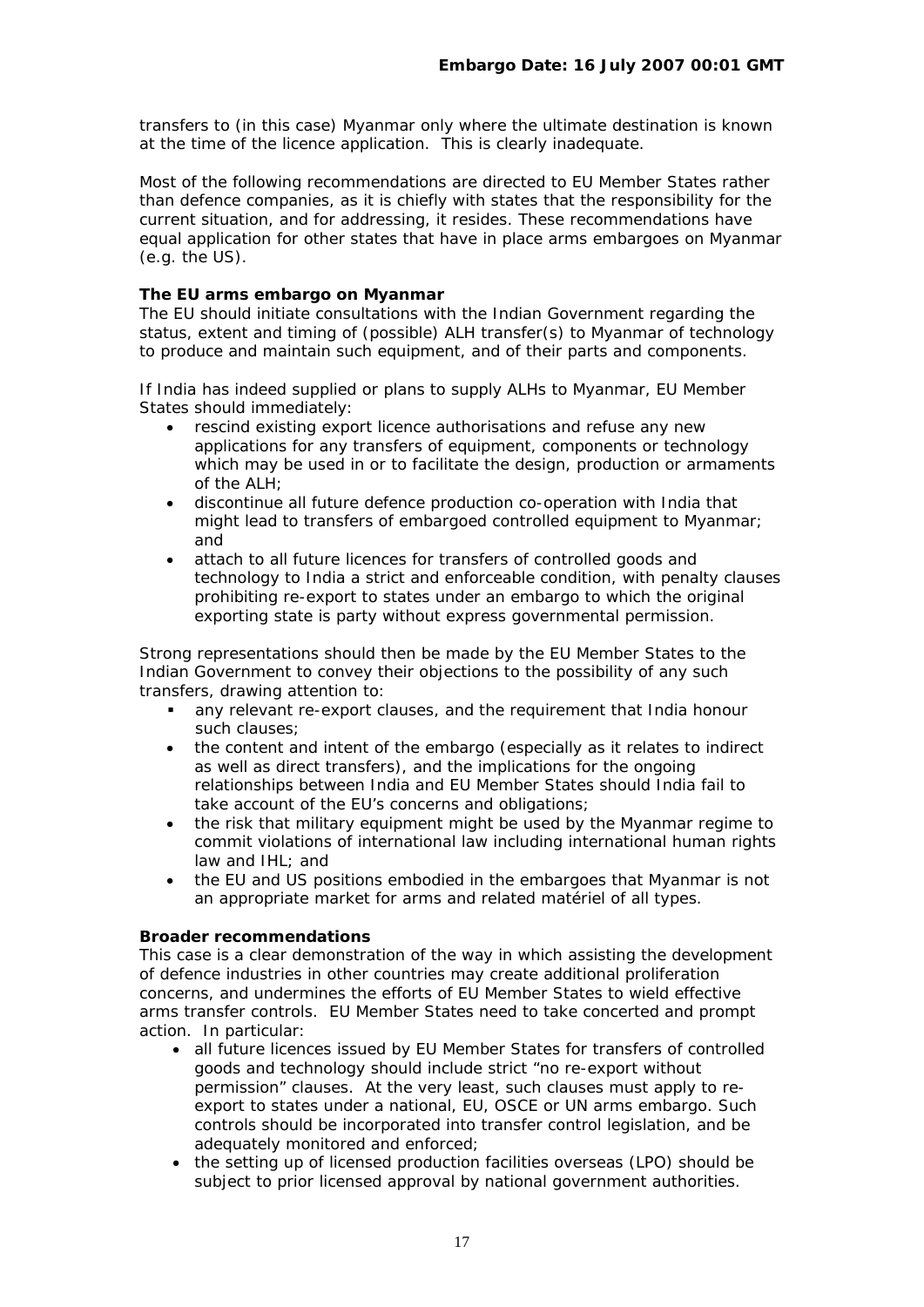Licensing approval should be required at the level of the licensed production agreement itself rather than seeking to control only the transfer of individual components or machine tools etc. used in such production;

- LPO agreements should contain strict limits on the quantities of products that can be produced; the lifetime or duration of such agreements and details of intended end-use and end-users should be clearly defined; and no export of goods produced under licence should be permitted without the express permission of the original licensing EU government;
- at a minimum, foreign subsidiaries of EU-based companies should be subject to EU Member States' export controls where the ultimate destination is under an arms embargo;
- Member States should reserve the right to exercise transfer controls over any item, even if not on the military or dual-use list, when this is for military end-use or for use in an item on the military list;
- Member States should also reserve the right to monitor the end-use of controlled goods and technology transferred under licence from their territory;
- EU Member States should enforce their commitment to the export criteria as set out in the EU Code of Conduct on Arms Exports to apply to components as well as complete weapons systems, taking into account the ultimate destination and end-user of the final product, and should revisit the EU Guidelines on-assessment of applications for 'incorporation' and reexport $63$  to ensure that these guidelines do not undermine the ability of Member States to enforce embargoes; and
- all EU legislation on embargoes should state explicitly that they apply to all transfers where the immediate or *ultimate* destination of the controlled goods or technology is an embargoed entity, irrespective of whether they are to receive the goods or technology by direct or indirect means.

This case also draws attention to the fact that on occasion there are different understandings regarding arms transfers among different countries and across regions, and to the way in which the ongoing globalisation of the production of and trade in military equipment can undermine national and regional arms transfer control regimes. This ultimately highlights the need for global agreement on the rules that should be followed when making arms transfer licensing decisions. Therefore, in addition to improving national and EU practice, EU Member States should give their full support to current efforts to establish an international Arms Trade Treaty (ATT), founded upon states' existing commitments under international law, including human rights and IHL. This is not only an issue for the EU: the case of the possible transfer of ALH to Myanmar also highlights the need for states such as India to be at the heart of the ATT process.

<span id="page-19-0"></span>l  $^{63}$  See the User's Guide to the EU Code of Conduct on Arms Exports, 12 June 2007, section 2.2, [http://register.consilium.europa.eu/pdf/en/07/st10/st10684.en07.pdf.](http://register.consilium.europa.eu/pdf/en/07/st10/st10684.en07.pdf)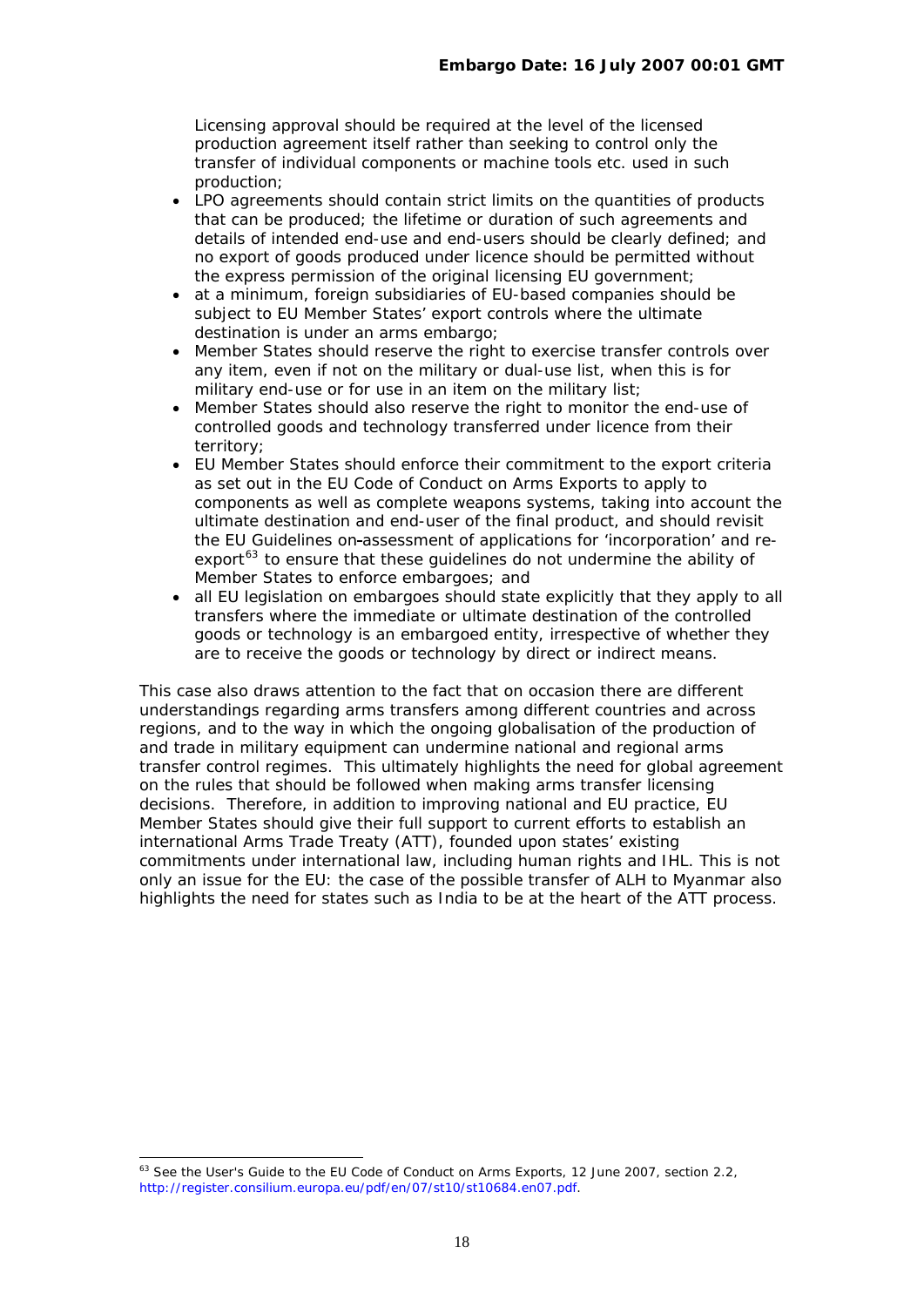# **Annex**

# **Compilation of Global Principles for Arms Transfers**

The following Principles bring together States' existing obligations in respect of international transfers of arms and ammunition. The Principles are proposed by a diverse group of non-governmental organisations. The Principles reflect the content of a variety of international instruments including: international and regional treaties, declarations and resolutions of the United Nations and other multilateral and regional organisations, and model regulations intended for national legislation. Some of the Principles reflect customary and treaty law, while others reflect widely accepted emerging norms. The compilation indicates the best general rules for effective control of international transfers of all conventional arms and ammunition. The rules reflect States' obligations under international law while also recognising States' right to legitimate self defence and law enforcement in accordance with international standards.

# *Principle 1: Responsibilities of states*

All international transfers of arms and ammunition shall be authorised by all States with jurisdiction over any part of the transfer (including import, export, transit, trans-shipment and brokering) and carried out in accordance with national laws and procedures that reflect, as a minimum, States' obligations under international law. Authorisation of each transfer shall be granted by designated State officials in writing only if the transfer in question first conforms to the Principles set out below in this instrument and shall not be granted if it is likely that the arms or ammunition will be diverted from their intended legal recipient or re-exported contrary to the aims of these Principles.

# *Principle 2: Express limitations*

States shall not authorise international transfers of arms or ammunition that violate their expressed obligations under international law.

These obligations include:

- A. Obligations under the Charter of the United Nations including:
	- a. binding resolutions of the Security Council, such as those imposing arms embargoes
	- b. the prohibition on the threat or use of force
	- c. the prohibition on intervention in the internal affairs of another State.
- B. Any other treaty or decision by which that State is bound, including:
	- a. Binding decisions, including embargoes, adopted by relevant international, multilateral, regional, and sub-regional organisations to which a State is party
	- b. Prohibitions on arms transfers that arise in particular treaties which a State is party to, such as the 1980 UN Convention on Prohibitions or Restrictions on the Use of Certain Conventional Weapons Which May be Deemed to be Excessively Injurious or to Have Indiscriminate Effects, and its Protocols, and the 1997 Convention on the Prohibition of Anti-Personnel Mines.
- C. Universally accepted principles of international humanitarian law including:
	- a. The prohibition on the use of arms that are of a nature to cause superfluous injury or unnecessary suffering